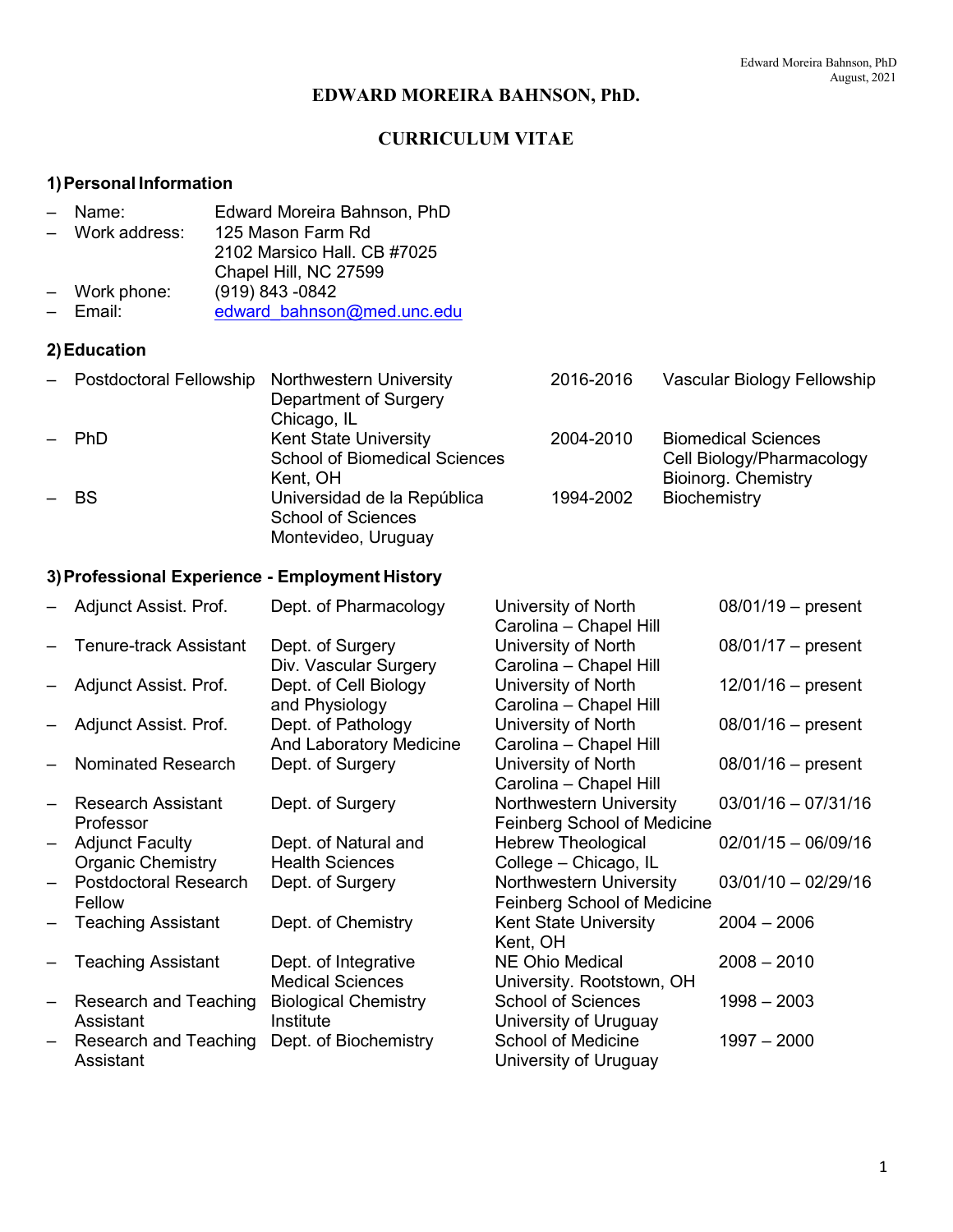## **Other Employment**

– Analytical Chemist R&D and Sales Ridaline SA 2002 – 2003 Customer Rep Varian Inc. and Applied Biosystems Representative in Uruguay – Laboratory Assistant Doping Control Ministry of Sports 2001 – 2004 Analytical Chemist Laboratory **Example 20** and Youth Montevideo, Uruguay

#### **4)Honors and Awards** (include dates)

Junior Faculty

| 2018 |  |  |  | Society for Free Radical Research International Young Investigator Award. Lisbon, Portugal. |
|------|--|--|--|---------------------------------------------------------------------------------------------|
|------|--|--|--|---------------------------------------------------------------------------------------------|

#### Post-doctoral Fellow

| 2015 | SFRBM Young Investigator Award. SFRBM 2015. Boston, MA                            |
|------|-----------------------------------------------------------------------------------|
| 2014 | Best Presentation at the Nitric Oxide – Nitrite/Nitrate Conference. Cleveland, OH |
| 2014 | Larry Oberley Young Investigator Award. SFRBM 2014. Seattle, WA                   |

#### Graduate Student

| 2007 | Kent State University Inventor's Recognition Ceremony                     |
|------|---------------------------------------------------------------------------|
| 2006 | Phi Beta Delta (ΦΒΔ) Graduate Student Award of rInternational Education   |
| 2006 | Phi Beta Delta ( $\Phi$ B $\Delta$ ) International Scholars Honor Society |
| 2006 | Who is Who among Students in American Universities and Colleges           |
| 2005 | Omicron Delta Kappa (ΟΔΚ) Honor National Leadership Society               |
|      |                                                                           |

#### **5)Bibliography and products of scholarship**

*NOTE: This author has published under the names of Edward Suarez, Edward Suarez-Moreira, Edward S. Moreira, and Edward S.M. Bahnson. ORCID: orcid.org/0000-0001-8578-0517*

#### **Book Chapters**

- 1. Mota R, Homeister JW, Willis MS, **Bahnson EM.** Atherosclerosis: Pathogenesis, Genetics and Experimental Models. Oct, 2017. In: Encyclopedia of Life Sciences. John Wiley & Sons Ltd, Chichester. DOI: 10.1002/9780470015902.a0005998.pub3]
- 2. **Edward S. Moreira** and Nick D. Tsihlis. How to Conduct Cell Culture. In Kibbe MR, and LeMaire SA editors. Success in Academic Surgery: Basic Science. (pp 65-82) Springer; 2014.
- 3. **Edward S. Moreira** and Melina R. Kibbe. Nitric Oxide in Vascular Disease. In Stanley JC, Veith FJ, and Wakefield TW, editors. Current Therapy in Vascular and Endovascular Surgery. 5th ed. (pp 511-13) Elsevier; 2014.

#### **Refereed Papers/Articles**

- 1. Beam JE, Wagner NJ, Shook JC, **Bahnson EM**, Fowler VG Jr, Rowe SE, Conlon BP. Macrophage -produced peroxynitrite induces antibiotic tolerance and supersedes intrinsic mechanisms of persister formation. Infect Immun 2021. Online ahead of print. PMID 34097475
- 2. Cartaya AE, Lutz H, Maiocchi S, Nalesnik M, **Bahnson EM**. Delivery of Cinnamic Aldehyde Antioxidant Response Activating nanoParticles (ARAPas) for Vascular Applications.Antioxidants (Basel) 2021 10(5):709-27 PMID: 33946889
- 3. Buglak NE, Lucitti J, Ariel P, Maiocchi S, Miller FJ, **Bahnson ESM.** "Light Sheet Fluorescence Microscopy as a New Method for Unbiased Three-Dimensional Analysis of Vascular Injury" Cardiovasc Res. 2021 117(2):520-32. PMID: 32053173. *This article received an editorial comment by* MacRitchie, and Maffia, Cardiovasc Res. 2021 117(2):348-50 PMID: 32386306
- 4. Grova MM, Donohue SJ, Bahnson M, Meyers MO, **Bahnson EM**. Allyship in Surgical Residents: Evidence for LGBTQ Competency Training in Surgical Education. J Surg Res 2021 260:169-76 PMID33341680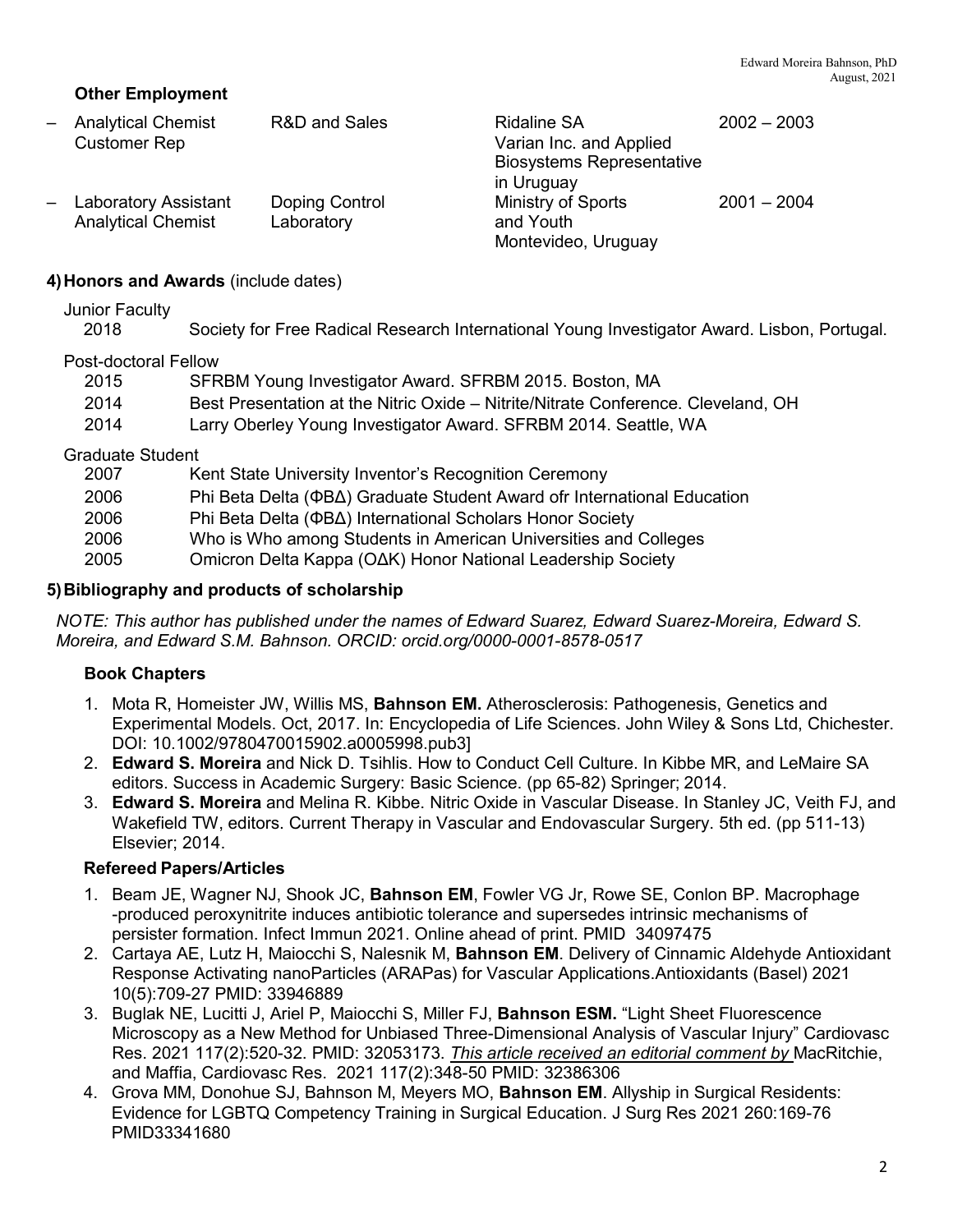- 5. Kassam H\*, **Bahnson EM\***, Cartaya A, Jiang W, Avram MJ, Tsihlis ND, Stupp SI, Kibbe MR. Pharmacokinetics and biodistribution of a collagen-targeted peptide amphiphile for cardiovascular applications. Pharmacol Res Perspect. 2020 Dec;8(6):e00672. doi: 10.1002/prp2.672. PMID: 33090704 MCID: PMC7580710 \*EMB and HK contributed equally and share first authorship.
- 6. Buglak NE, **Bahnson EM**. A Rat Carotid Artery Pressure-Controlled Segmental Balloon Injury with Periadventitial Therapeutic Application J. Vis. Exp. 2020 Jul 9;(161). doi: 10.3791/60473. PMID: 32716387 PMCID: PMC7546436
- 7. Li F, **Bahnson EM**, Wilder J, Siletzky R, Hagaman J, Nickekeit V, Hiller S, Ayesha A, Feng L, Levine JS, Takahashi N, Maeda-Smithies N. Oral high dose vitamin B12 decreases renal superoxide and post-ischemia/reperfusion injury in mice. Redox Biol. 2020 May;32:101504. doi: 10.1016/j.redox.2020.101504. Epub 2020 Mar 10.Redox Biol. 2020. PMID: 32182573 PMCID: PMC7078436
- 8. Mota, RI, Morgan, SE, **Bahnson, EM**. Diabetic Vasculopathy: Macro and Microvascular Injury. Curr Pathobiol Rep 2020 March; 8(1):1-14. PMID: 32655983 PMCID: PMC7351096
- 9. Musetti B, González-Ramos H, González M, **Bahnson EM**, Varela J, Thomson L. Cannabis sativa extracts protect LDL from Cu2+-mediated oxidation. J Cannabis Res. 2020;2:37. doi: 10.1186/s42238- 020-00042-0. Epub 2020 Oct 15.PMID: 33123676 PMCID: PMC7592720
- 10. Cartaya A, Maiocchi S, **Bahnson EM.** Nanotherapies for Treatment of Cardiovascular Disease: A Case for Antioxidant Targeted Delivery. Curr Pathobiol Rep. 2019 Sept; 7(3):47-60 PMID 31396435 PMCID: PMC6687073
- 11. Kakoki M, **Bahnson EM**, Hagaman J, Siletzky R, Grant R, Kayashima Y, Li F, Lett EY, Sun MT, Taylor JM, Rice J, Fernandes de Almeida M, Bahr BA, Jennette JC, Smithies O, Maeda-Smithies N. Engulfment and cell motility protein 1 potentiates diabetic cardiomyopathy via Rac-dependent and Racindependent ROS production. JCI Insight. 2019 Jun 20; 4)12). PMID 31217360 PMCID: PMC6629098
- 12. Peters EB, Tsihlis ND, Karver MR, Chin SM, Musetti B, Ledford BT, **Bahnson EM**, Stupp SI, Kibbe MR. Atheroma Niche-Responsive Nanocarriers for Immunotherapeutic Delivery. Adv Heathc Mater. 2019 Jan 8; e1801545. PMID 30620448 PMCID: PMC6367050
- *13.* Buglak NE, Jiang W, **Bahnson ESM**. Cinnamic aldehyde inhibits vascular smooth muscle cell proliferation and neointimal hyperplasia in Zucker Diabetic Fatty rats. Redox Biol. 2018 Oct;19:166-178. PMID: 30172101. PMCID: PMC6122148 *Article Featured in ELSEVIER Biomedical and Biochemical Research News.* [https://www.journals.elsevier.com/redox-biology/news/publishing-in-redox-biology-led](https://www.journals.elsevier.com/redox-biology/news/publishing-in-redox-biology-led-dr-edward-moreira-bahnson?utm_campaign=MCRED_LSS_TW_Biochemistry&sf201431047=1)[dr-edward-moreira-bahnson?utm\\_campaign=MCRED\\_LSS\\_TW\\_Biochemistry&sf201431047=1](https://www.journals.elsevier.com/redox-biology/news/publishing-in-redox-biology-led-dr-edward-moreira-bahnson?utm_campaign=MCRED_LSS_TW_Biochemistry&sf201431047=1)
- 14. Gregory EK, Webb A, Vercammen JM, Kelly ME, Akar B, van Lith R, **Bahnson EM**, Jiang W,Ameer GA, Kibbe MR. Inhibiting Intimal Hyperplasia in Prosthetic Vascular Grafts via Immobilized All-trans Retinoic Acid. Journal of Controlled Release. 2018 Mar 28; 274:69-80. PMID: 2939123
- 15. Buglak NE, Batrakova EV, Mota R, and **Bahnson ESM**, Insights on Localized and Systemic Delivery of Redox-Based Therapeutics. Oxidative Medicine and Cellular Longevity, vol. 2018, February 14, 2018. PMID:29636836
- 16. **Bahnson ESM**, Koo N, Havelka GE, Vercamen JM, Kibbe MR. Periadventitial Adipose Tissue Modulates the Effect of PROLI/NO on Neointimal Hyperplasia. J Surg Res. 2016 Oct; 205(2):440-45. PMID: 27664894.
- 17. **Bahnson ES**, Kassam HA, Moyer TJ, Jiang W, Morgan CE, Vercammen JM, Jiang Q, Flynn ME, Stupp SI, Kibbe MR. Targeted Nitric Oxide Delivery by Supramolecular Nanofibers for the Prevention of Restenosis After Arterial Injury. Antioxid Redox Signal. 2016 Mar 10;24(8):401-18. PMID: 26593400.
- 18. Morgan CE, Dumbrowski A, Rubert-Pérez C, **Bahnson ESM**, Tsihlis ND, Jiang W, Jian Q, Vercammen JM, Prakash V, Stupp SI, Kibbe MR. Tissue Factor-Targeted Peptide Amphiphile Nanofiber as an Injectable Therapy to Control Hemorrhage. ACS Nano. 2016 Jan 26;10(1):899-919. Epub 2015 Dec 30 PMID: 26700464
- 19. **Bahnson ESM**, Vavra AK, Vercamen JM, Schwartz AR, Kibbe MR. Long-term effect of PROLI/NO on cellular proliferation and phenotype after arterial injury. Free Radic Biol Med, 2016 Jan; 90:272-86 PMID: 26627935
- 20. Moyer TJ, Kassam HA, **Bahnson ESM**, Morgan CE, Tantakitti F, Chew TL, Kibbe MR, Stupp SI. Shape-Dependent Targeting of Injured Blood Vessels by Peptide Amphiphile Supramolecular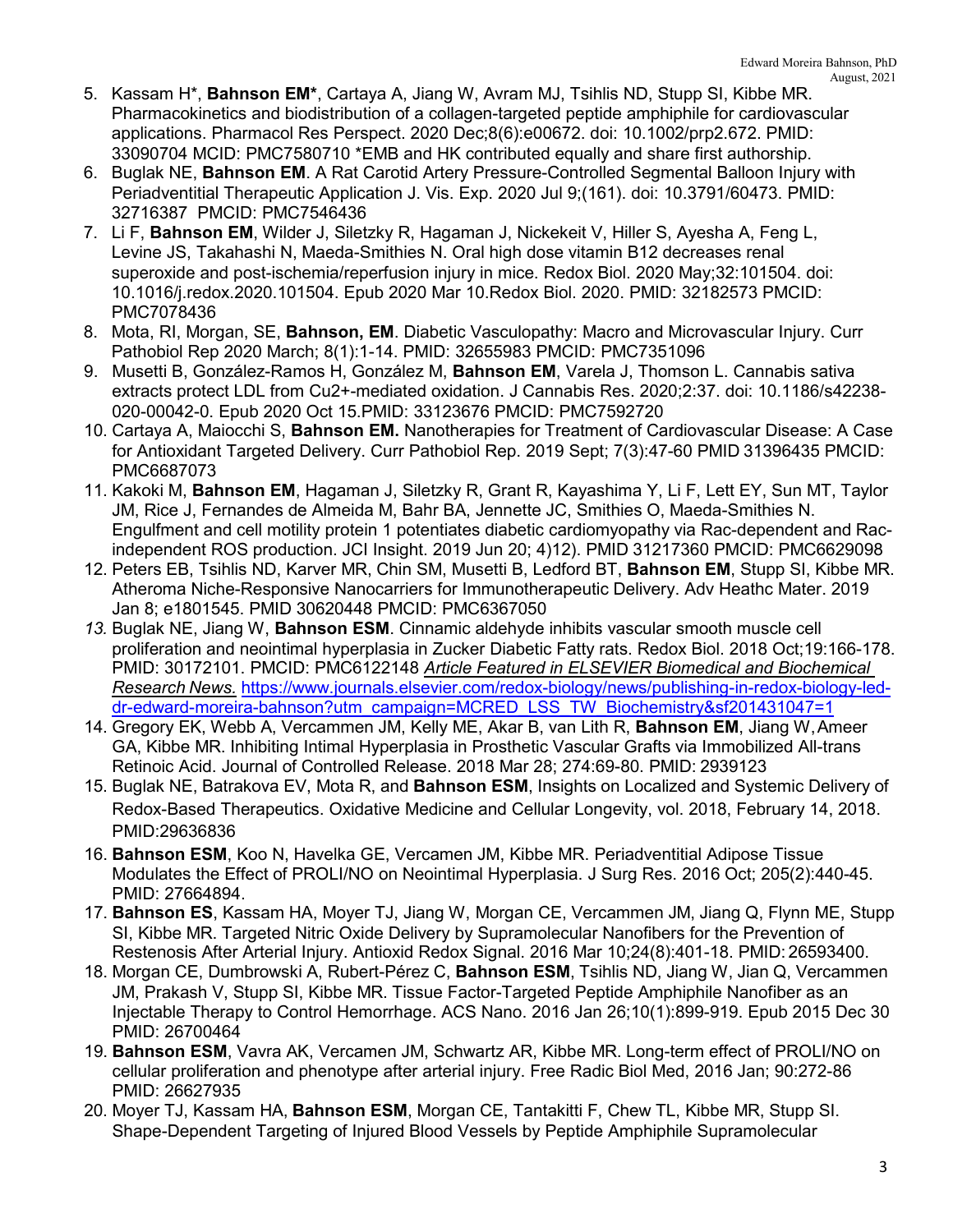Nanostructures. Small. 2015 Jun;11(23):2750-5. PMID: 25649528

- 21. **Bahnson ESM,** Koo N, Cantu-Medellin N, Tsui AY, Havelka GE, Vercammen JM, Jiang Q, Kelley EE, Kibbe MR. Nitric oxide inhibits neointimal hyperplasia following vascular injury via differential, cellspecific modulation of SOD-1 in the arterial wall. Nitric Oxide. 2015 Jan 30;44:8-17. PMID:25460325
- 22. **Bahnson ESM\***, Morales, RC\*, Havelka GE, Cantu-Medellin N, Kelley EE, Kibbe MR. Sex-based Differential Regulation of Oxidative Stress in the vasculature by Nitric Oxide. Redox Biol. 2015; 4:226- 233. PMID: 25617803. \* ESMB and RCM contributed equally and share first authorship.
- 23. Havelka GE, **Moreira ES,** Rodriguez MP, Tsihlis ND, Wang Z, Martinez J, Hrabie J, Keefer L, Kibbe MR. Nitric oxide delivery via a permeable balloon catheter inhibits neointimal growth after arterial injury. J Surg Res. 2013 Mar;180(1):35-42. PMID: 23164361. PMC3578007
- 24. Gregory EK, Vavra AK, **Moreira ES,** Havelka GE, Jian Q, Lee VR, Van Lith R, Ameer GA, Kibbe MR. Antioxidants Modulate the Antiproliferative Effects of Nitric Oxide on Vascular Smooth Muscle Cells and Adventitial Fibroblasts by Regulating Oxidative Stress. Am J Surg. 2011 Nov;202(5):536-40. PubMEd ID: 23164361
- 25. **Moreira ES**, Brasch NE, Yun J. Vitamin B12 protects against superoxide-induced cell injury in human aortic endothelial cells. Free Radic Biol Med. 2011 Aug 15;51(4):876-83. PMID: 21672628
- 26. **Suarez-Moreira E**, Yun J, Birch CS, Williams JH, McCaddon A, Brasch NE. Vitamin B(12) and redox homeostasis: cob(II)alamin reacts with superoxide at rates approaching superoxide dismutase (SOD). J Am Chem Soc 2009 Oct 28;131(42):15078-9. PMID: 19799418
- 27. Hannibal, L, Axhemi, A, Glushchenko, A, **Moreira, ES**, Brasch, NE, and Jacobsen, DW. Accurate assessment and identification of naturally occurring cellular cobalamins. Clin Chem Lab Med 2008; 46(12):1739-46. PMID: 18973458
- 28. **Suarez-Moreira E**, Hannibal L, Smith CA, Chavez RA, Jacobsen DW, Brasch NE. A simple, convenient method to synthesize cobalamins: synthesis of homocysteinylcobalamin, N-acetylcysteinylcobalamin, 2-N-acetylamino-2-carbomethoxyethanethiolatocobalamin, sulfitocobalamin and nitrocobalamin. Dalton Trans. 2006 Nov 28;(44):5269-77. Epub 2006 Sep 21. PMID: 17088966
- 29. Tarpey M, White C, **Suarez Moreira E**, Richardson G, Radi R, Freeman BA. Chemiluminescent detection of oxidants in vascular tissue. Lucigenin but not coelenterazine enhances superoxide formation. Circ Res, 1999; 84(10):1203-1211. PMID: 10347095

## **Printed Abstracts (peer-reviewed)**

- 1. **Bahnson EM**. "Nanotherapies for the Treatment of Cardiovascular Disease." November 2020. Free Radical Biology and Medicine 159(S1): S5. DOI: 10.1016/j.freeradbiomed.2020.10.035
- 2. Musetti B, Thomson L, **Bahnson EM**, Varela J, Gonzalez H. "Cannabis Sativa Extracts Protect LDL from Cu2+-mediated oxidation." November 2020. Free Radical Biology and Medicine 159(S1): S29. DOI: 10.1016/j.freeradbiomed.2020.10.087
- 3. Beam J, Shook J, Wagner N, **Bahnson EM**, Rowe S, Conlon B. "Peroxynitrite Induces Antibiotic Tolerance in Staphylococcus aureus." November 2020. Free Radical Biology and Medicine 159(S1): S38 DOI: 10.1016/j.freeradbiomed.2020.10.111
- 4. Buglak N, **Bahnson EM**. "Cinnamic Aldehyde Inhibits Neointimal Hyperplasia Through Nrf2 Signaling." November 2020. Free Radical Biology and Medicine 159(S1): S87. DOI: 10.1016/j.freeradbiomed.2020.10.225
- 5. Cartaya A, Batrakova E, **Bahnson EM**. "Immune Cell Mediated Delivery of Cinnamic Aldehyde for Therapeutic Vascular Applications." November 2020. Free Radical Biology and Medicine 159(S1): S88. DOI: 10.1016/j.freeradbiomed.2020.10.227
- 6. Maiocchi S, Cartaya A, Buglak N, Ramsey J, Sokolsky M, **Bahnson EM**. "Selective Delivery of Nrf2 Activators for the Treatment of Atherosclerosis." November 2020. Free Radical Biology and Medicine 159(S1): S92. DOI: 10.1016/j.freeradbiomed.2020.10.238
- 7. Narain M, **Bahnson EM**, Buglak NE, Maiocchi S. "An Evaluation of the Role of Nrf2 in Neointimal Hyperplasia." December 2019. Free Radical Biology and Medicine 145(S1):S117. DOI: 10.1016/j.freeradbiomed.2019.10.313
- 8. Cartaya E, **Bahnson EM.** "Macrophage-mediated Targeted Delivery of Redox Interventions for the Prevention of Restenosis." December 2019. Free Radical Biology and Medicine 145(S1):S141. DOI: 10.1016/j.freeradbiomed.2019.10.375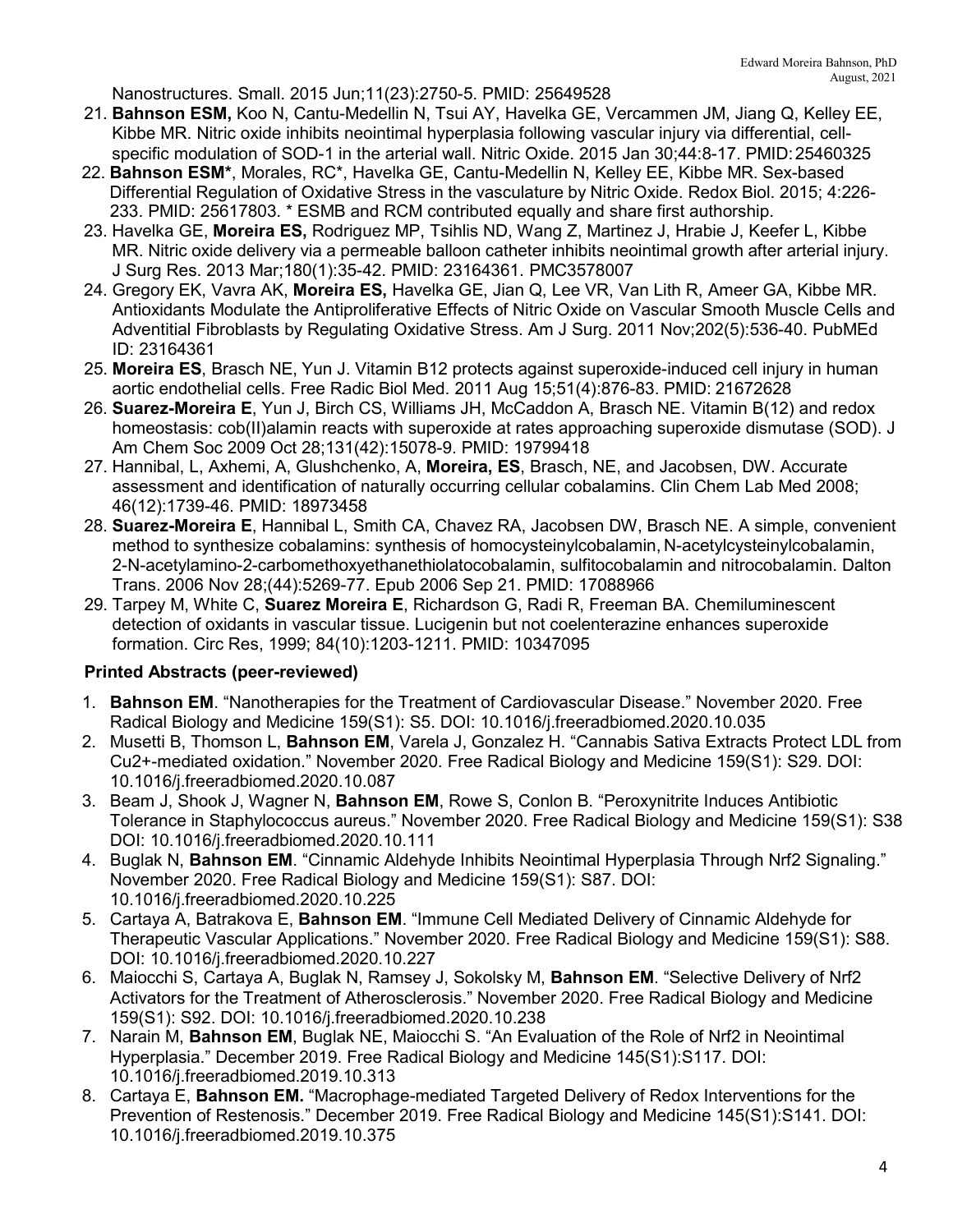- 9. Maiocchi S, Ramsey J, Cartaya A, Sokolsky M, **Bahnson EM.** "Targeted Immune Cell-mediated Delivery of Redox Interventions for the Treatment of Atherosclerosis." December 2019. Free Radical Biology and Medicine 145(S1):S115-S116. DOI: 10.1016/j.freeradbiomed.2019.10.309
- 10. **Bahnson E**. "Local and Targeted Redox Therapies for the Vasculature." 2018; Free Radical Biology and Medicine 128(S1):S17. DOI: 10.1016/j.freeradbiomed.2018.10.005
- 11. Buglak NE, and **Bahnson EM.** "Cinnamic aldehyde increases antioxidant defense in vascular smooth muscle cells after injury." 2018; Free Radical Biology and Medicine 128(S1):S22. DOI: 10.1016/j.freeradbiomed.2018.10.005
- 12. Mota R, Narain M, and **Bahnson EM**. "Diabetic and atherosclerosis-prone rats have sex-specific severe dyslipidemia, associated with serum lipid oxidation" 2018; Free Radical Biology and Medicine 128(S1):S33-S34. DOI: 10.1016/j.freeradbiomed.2018.10.040
- 13. Buglak NE, Jiang W, Stupp SI, Kibbe MR, and **Bahnson EM.** "Improving arterial surgery outcomes: Combating restenosis with nanotechnology and redox modulation." 2018; Free Radical Biology and Medicine 120(s1):S26. DOI: 10.1016/j.freeradbiomed.2018.04.028
- 14. Buglak N, Jiang W, **Bahnson ESM**. "Cinnamic Aldehyde as a Potential Therapeutic for Preventing Neointimal Hyperplasia in Diabetes." 2017; Free Radical Biology and Medicine 112(S1):110. DOI: 10.1016/j.freeradbiomed.2017.10.164
- 15. Jiang W, Jiang Q, Kelly M, Kibbe M, **Bahnson ESM.** "Cinnamic Aldehyde Inhibits PDGF-Induced Migration and Proliferation of Diabetic Vascular Smooth Muscle Cells." 2016; Free Radical Biology and Medicine 100:S17. 1DOI: 10.1016/j.freeradbiomed.2016.10.449
- 16. **Bahnson ESM**, Flynn, M, Vercammen, JM, Kibbe MR. Long-Term Effect of PROLI/NO on the Proliferative and Phenotypic Kinetic Cell Profile after Arterial Injury." 2015; Free Radical Biology and Medicine 87(1):S47; DOI: 10.1016/j.freeradbiomed.2015.10.121
- 17. **Bahnson ESM**, Morgan C, Jiang W, Kassam HA, Moyer TJ, Vercammen JM, Stupp SI, Kibbe MR. "Safety and Efficacy of a Systemically-Injected Targeted Therapy for the Injured Vasculature." 2014; Free Radical Biology and Medicine 76 (S10:S78. DOI: 10.1016/j.freeradbiomed.2014.10.279
- 18. **Bahnson ESM**, Kassam HA, Moyer TJ, Vercammen JM, Stupp SI, Kibbe MR. "A Systemically-Injected Targeted Nitric Oxide-Delivery Vehicle Durably Inhibits Neointimal Hyperplasia after Arterial Injury." 2014; Nitric Oxide 42:115-116. DOI: 10.1016/j.niox.2014.09.052
- 19. **Moreira ES**, Koo NC, Martinez J, Kibbe MR. "Nitric Oxide Inhibits Neointimal Hyperplasia via Regulation of Superoxide Dismutase-1: In Vivo and in Vitro Evidence of Nitric Oxide-Mediated Redox Regulation." 2014; Journal of Surgical Research; 186(2):593. DOI:10.1016/j.jss.2013.11.551.
- 20. Morales RC, **Moreira ES**, Cantu-Medellin N, Kelley EE, Kibbe MR. "Sex-based Differential Regulation of Oxidative Stress by Nitric Oxide." 2014; Journal of Surgical Research, 186(2):594. DOI:10.1016/j.jss.2013.11.553.
- 21. **Moreira ES**, Cantu-Medellin N, Kelley E, Kibbe MR. "Nitric Oxide Regulates Superoxide Levels in Vascular Smooth Muscle Cells via Regulation of SuperoxideDismutase-1." 2013, Free Rad Biol and Med. 65(s2):S79 DOI: 10.1016/j.freeradbiomed.2013.10.581
- 22. **Moreira ES**, Moyer T, Kassam H, Stupp SI, Kibbe MR. "Synthesis and Characterization of a Targeted Nitric Oxide-Delivery Vehicle." 2013, Journal of Surgical Research,179(2):202. Doi:10.1016/j.jss.2012.10.356.
- 23. H.A. Kassam, **E.S. Moreira**, T.J. Moyer, S.I. Stupp, M.R. Kibbe. "Prevention of Neointimal Hyperplasia With Systemic Injection of a Targeted Drug-eluting Peptide Amphiphile." 2013; Journal of Surgical Research, 179(2):296-297. DOI:10.1016/j.jss.2012.10.587.
- 24. **Moreira ES**, Koo NC, Tsui A, Martinez J, Kibbe MR. "NO Inhibits Neointimal Hyperplasia Following Vascular Interventions via Modulation of SOD-1 Expression." 2012; Free Rad Biol and Med. 53(S1):S169-170. DOI: 10.1016/j.freeradbiomed.2012.10.466
- 25. **Moreira ES**, Vavra AK, Martinez J, Lee VT, Kibbe, MR. "Modulation of Phenotypic Differentiation Accounts for the Durable Inhibition of Neointimal Hyperpasia by Nitric Oxide." 2012; Journal of Surgical Research 172(2):267. DOI:10.1016/j.jss.2011.11.868.
- 26. Havelka GE, Rodriguez MP, **Moreira ES**, Tshilis ND, Wang Z, Martinez J, Kibbe MR. "Effective Inhibition of Neointimal Hyperplasia using A Nitric Oxide-diffusible Balloon Catheter." 2012: Journal of Surgical Research 172(2):268. DOI:10.1016/j.jss.2011.11.872.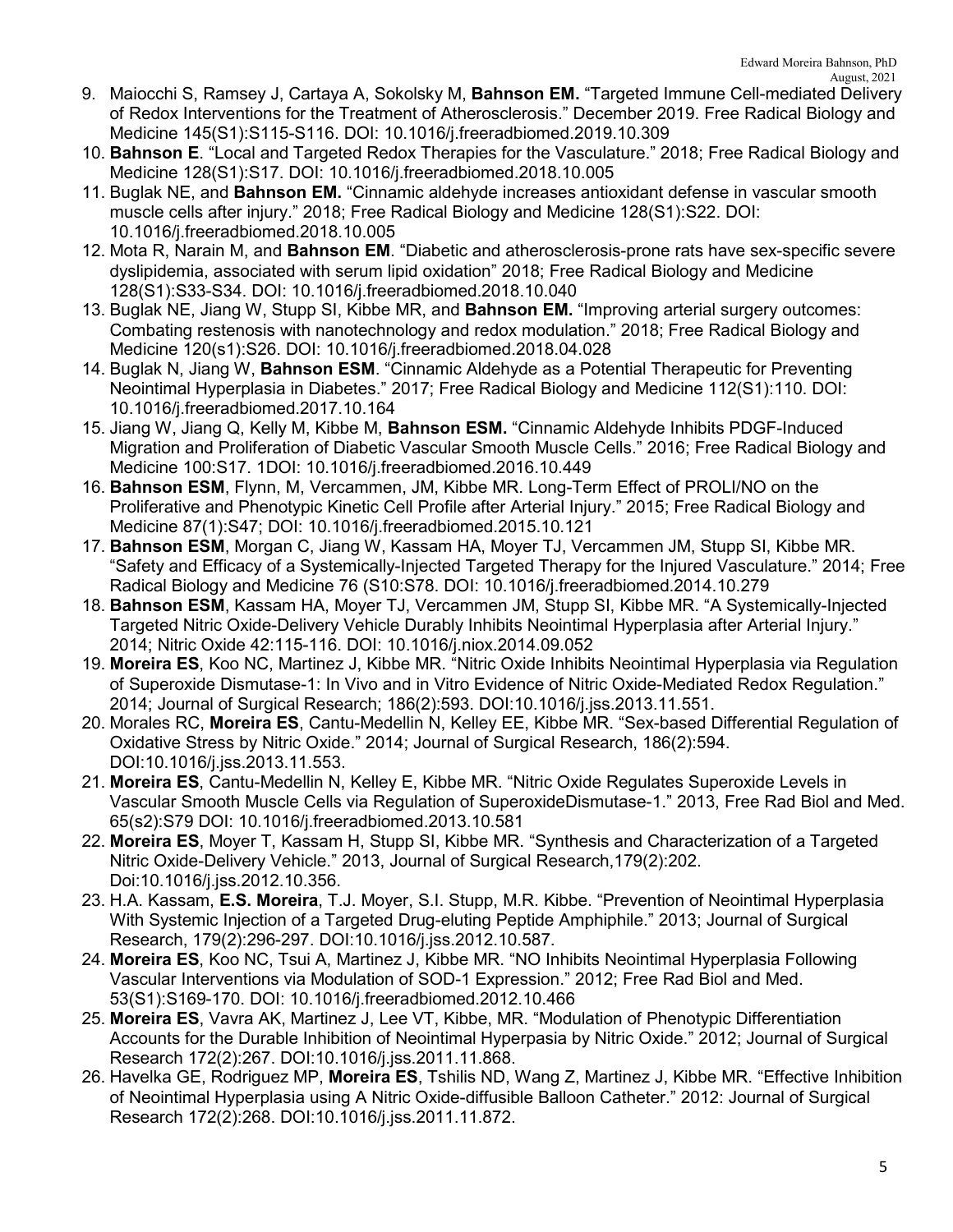- 27. **Moreira ES**, Tsui A, Kibbe MR. NO Inhibits VSMC Proliferation following Arterial Injury via Modulation of Superoxide Dismutase-1. Poster presented at the 18th Annual Meeting of the Society for Free Radical Biology and Medicine, Atlanta, GA, November 17, 2011. Free Rad Biol and Med. 2001, 51 Suppl:S45
- 28. Gregory EK, Vavra AK, **Moreira ES**, Havelka GE, Jiang Q, Kibbe MR. "Antioxidants Modulate the Antiproliferative effect of Nitric Oxide on Vascular Smooth Muscle Cell and Adventitial Fibroblasts by Regulating Oxidative Stress." 2011; The American Journal of Surgery, 202(5):P536-540. DOI: 10.1016/j.amjsurg.2011.06.018
- 29. Oustwani CS, Tsihlis ND, Vavra AK, **Moreira ES**, Jiang Q, Martinez J, Kibbe MR. Nitric Oxide Increases Lysine-48-Linked Ubiquitination of Cellular Proteins." 2011; Journal of Surgical Research 165(2):327. DOI:10.1016/j.jss.2010.11.311.
- 30. **Moreira ES**, Emond ZM, Havelka GE, Hogg ME, Wang Z, Jiang Q, Banerjee M, Kibbe MR. "Nitric Oxide Regulation of SOD-1 Expression Is Gender Specific and Differs in Diabetic Environments: Possible Implications for the Differential Efficacy of NO in the Vasculature." 2011; Journal of Surgical Research 165(2):327-328. DOI:10.1016/j.jss.2010.11.312.
- 31. **Moreira ES**, Tsui A, Havelka GE, Kibbe MR. Nitric oxide inhibits neointimal hyperplasia following vascular interventions via differential modulation of superoxide levels in the arterial wall. 2010, Free Rad Biol and Med. 2010;49 Suppl :S27. DOI: 10.1016/j.freeradbiomed.2010.10.043
- 32. **Suarez Moreira E**, Jacobsen DW, Brasch NE, Yun J. Vitamin B12 protects against superoxidedependent cell injury. 2009, Atherosclerosis, Thrombosis and Vascular Biology 29(7):e28-e29. DOI: 10.1161/ATV.0B013E3181AB66E7
- 33. Castro L, **Suarez Moreira E**, Freeman B, Radi R. Reactions of Nitric Oxide and Peroxynitrite with Recombinant Pig Heart Aconitase. Free Rad Biol Med. 1999;27(S1):S1-164

## **Peer-Reviewed On-Line Reviews**

- 1. Review record on Osanetant. **Edward Suarez Moreira**. In: Enna SJ, David BB, editors. xPharm: The Comprehensive Pharmacology Reference. New York: Elsevier; 2008. doi:10.1016/B978-008055232-3.62664-9
- 2. Review record on Septide. **Edward Suarez Moreira**. In: Enna SJ, David BB, editors. xPharm: The Comprehensive Pharmacology Reference. New York: Elsevier; 2007. doi:10.1016/B978-008055232-3.62610-8
- 3. Review record on Substance P Methyl Ester. **Edward Suarez Moreira**. In: Enna SJ, David BB, editors. xPharm: The Comprehensive Pharmacology Reference. New York: Elsevier; 2007 doi:10.1016/B978-008055232-3.62682-0

## **Oral Presentations at National or International Conferences (peer-reviewed).**

- 1. "Selective Delivery of Nrf2 Activators for the Treatment of Atherosclerosis." 27th Annual Society for Redox Biology and Medicine Meeting, Orlando, Fl, 11/17/20 – 11/20/20. Authors: Maiocchi S, Cartaya A, Buglak N, Ramsey J, Sokolsky M, **Bahnson EM**. *Presented by SM*
- 2. "Peroxynitrite induces antibiotic tolerance in Staphylococcus aureus." 27th Annual Society for Redox Biology and Medicine Meeting, Orlando, Fl, 11/17/20 – 11/20/20. Authors: Beam J, Shook J, Wagner N, **Bahnson EM**, Rowe S, Conlon B. *Presented by JB*
- 3. "Improving arterial surgery outcomes: Combating restenosis with nanotechnology and redox modulation." 19<sup>th</sup> Biennial Meeting of the Society for Free Radical Research International. Lisbon, Portugal,06/04/18. Buglak N, Jiang W, Stupp S, Kibbe MR, and **Bahnson ESM**. *Presented by ESMB*
- 4. "Cinnamic Aldehyde as a Potential Therapeutic for Preventing Neointimal Hyperplasia in Diabetes." 24th Annual Society for Redox Biology and Medicine Meeting, Baltimore, MD, 11/29 – 12/02/17. Authors: Buglak N, Jiang W, Bahnson ESM. *Presented by Buglak N*.
- 5. "Cinnamic Aldehyde Encapsulated in PLGA Nanoparticles as a Potential Therapeutic to Improve Arterial Surgery Outcomes." Annual Biomedical Research conference for Minority Students (ABRCMS 2017). November 1-4, 2017, Phoenix, AZ. Oral Presentation award: Physiology to EV-M. Authors: Valentín-Méndez E, Pérez Verdejo CM, Lutz H, Buglak NE, Bahnson EM. *Presented by E.V-M*
- 6. "Pharmacokinetic Model for Supramolecular Nanoscale Carriers Targeted to the Injured Vasculature." 10th Annual Academic Surgical Congress, Las Vegas, NV, February 1-5, 2015. **Bahnson ESM**, Kassam H, Nennig KT, Avram MJ, Kibbe MR. *Presented by ESMB*
- 7. "Safety of a Collagen-Targeted Peptide Amphiphile Nanofiber for Intravascular Use." Oral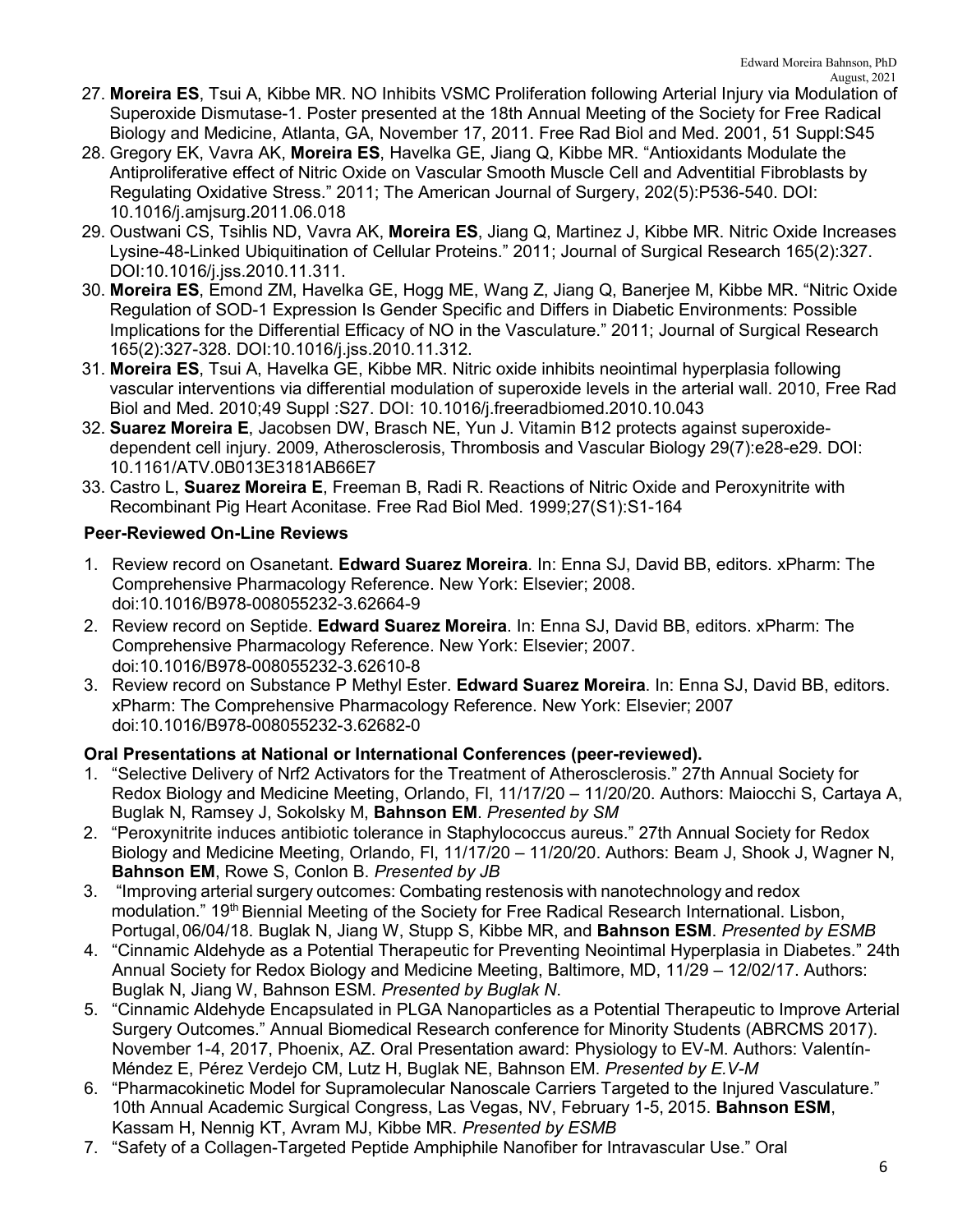Presentation at the 10th Annual Academic Surgical Congress, Las Vegas, NV, February 1-5, 2015. Jiang W, **Bahnson ESM**, Kibbe MR. *Presented by JW*

- 8. "Targeted Nitric Oxide-Delivery Vehicle Durably Inhibits Neointimal Hyperplasia after Arterial Injury." Nitric Oxide - Nitrite/Nitrate Conference, Cleveland, OH, June 19, 2014. **Bahnson ESM**, Kassam HA, Moyer TJ, Vercammen JM, Stupp SI, Kibbe MR. *Presented by ESMB. Awarded best presentation by a postdoctoral fellow to ESMB.*
- 9. "Nitric Oxide Inhibits Neointimal Hyperplasia via Regulation of Superoxide Dismutase-1: In Vivo and in Vitro Evidence of Nitric Oxide-Mediated Redox Regulation." 9th Annual Academic Surgical Congress, San Diego, CA, February 5, 2014. **Moreira ES**, Koo NC, Martinez J, Kibbe MR. *Presented by ESM*
- 10. "Sex-based Differential Regulation of Oxidative Stress by Nitric Oxide. Oral Session presented at Vascular 1: Basic Sciences Session I, 9th Annual Academic Surgical Congress, San Diego, CA, February 5, 2014." Morales RC, **Moreira ES**, Cantu-Medellin N, Kelley EE, Kibbe MR. *Presented by RCM*
- 11. "Modulation of Phenotypic Differentiation Accounts for the Durable Inhibition of Neointimal Hyperpasia by Nitric Oxide." 7th Annual Academic Surgical Congress, Las Vegas, NV, February 15, 2012. **Moreira ES**, Vavra AK, Martinez J, Lee VT, Kibbe, MR. *Presented by ESM*
- 12. "Effective Inhibition of Neointimal Hyperplasia using A Nitric Oxide-diffusible Balloon Catheter. Presented at the Intimal Hyperplasia and Outcomes." (Vascular 1) Oral Session of the 7th Annual Academic Surgical Congress, Las Vegas, NV, February 15, 2012. Havelka GE, Rodriguez MP, **Moreira ES**, Tshilis ND, Wang Z, Martinez J, Kibbe MR. *Presented by GEV*
- 13. "Nitric Oxide Increases Lysine-48-Linked Ubiquitination of Cellular Proteins. Presented at the Aneurysms & Atherosclerosis." (Vascular 3) Oral Session of the 6th Annual Academic Surgical Congress, Huntington Beach, CA, February 3, 2011. Oustwani CS, Tsihlis ND, Vavra AK, **Moreira ES**, Jiang Q, Martinez J, Kibbe MR. *Presented by CSO.*
- 14. "Nitric Oxide Regulation of SOD-1 Expression Is Gender Specific and Differs in Diabetic Environments: Possible Implications for the Differential Efficacy of NO in the Vasculature." 6th Annual Academic Surgical Congress, Huntington Beach, CA, February 3, 2011. **Moreira ES**, Emond ZM, Havelka GE, Hogg ME, Wang Z, Jiang Q, Banerjee M, Kibbe MR *Presented by ESM*
- 15. "Synthesis and Reactivity of biologically relevant cobalamins." 5th Annual Ohio Inorganic Chemistry Meeting, University of Akron, Akron, OH, November 12-13 2004. **Suarez Moreira E**, Ziegler C, Jacobsen DW, Brasch NE. *Presented by ESM*

## **Plenary Presentations at National or International Conferences (peer-reviewed).**

- 1. "Nanotherapies for Treatment of Cardiovascular Disease" 27<sup>th</sup> Annual Society for Redox Biology and Medicine Meeting, Orlando, Fl - 11/18/20. –INVITED-
- 2. "Local and Targeted Redox Therapies for the Vasculature." 25<sup>th</sup> Annual Society for Redox Biology and Medicine Meeting, Chicago, IL, 11/17/18. –INVITED-
- 3. "Synthesis and Characterization of a Targeted Nitric Oxide-Delivery Vehicle." *Basic Science Plenary Session*, 8th Annual Academic Surgical Congress, New Orleans, LA, February 5, 2013.

## **Posters (peer-reviewed)**

- 1. Buglak NE, **Bahnson EM**. "Cinnamic Aldehyde Inhibits Neointimal Hyperplasia Through Nrf2 Signaling." 27th Annual Society for Redox Biology and Medicine Meeting, Orlando, Fl, 11/17/20 – 11/20/20.
- 2. Cartaya A, Batrakova E,**Bahnson EM**. "Immune Cell Mediated Delivery of Cinnamic Aldehyde for Therapeutic Vascular Applications." 27th Annual Society for Redox Biology and Medicine Meeting, Orlando, Fl, 11/17/20 – 11/20/20.
- 3. Mota R, Buglak NE, Anderson TA, Norenberg J, and **Bahnson EM.** "Longitudinal In Vivo Imaging of Atherosclerotic Disease Development in The apoE Deficient Zucker Rat." Experimental Biology 2020. San Diego, CA. 04/04/20 – 04/07-20.
- 4. Buglak NE, **Bahnson EM.** "Cinnamic Aldehyde Inhibition of Neointimal Hyperplasia is Nrf2-dependent." 26th Annual Society for Redox Biology and Medicine Meeting, Las Vegas, NE, 11/20/19 – 11/23/19
- 5. Narain M, Buglak NE, Maiocchi S, **Bahnson EM**. "An Evaluation of the Role of Nrf2 in Neointimal Hyperplasia."  $26<sup>th</sup>$  Annual Society for Redox Biology and Medicine Meeting, Las Vegas, NE, 11/20/19 – 11/23/19.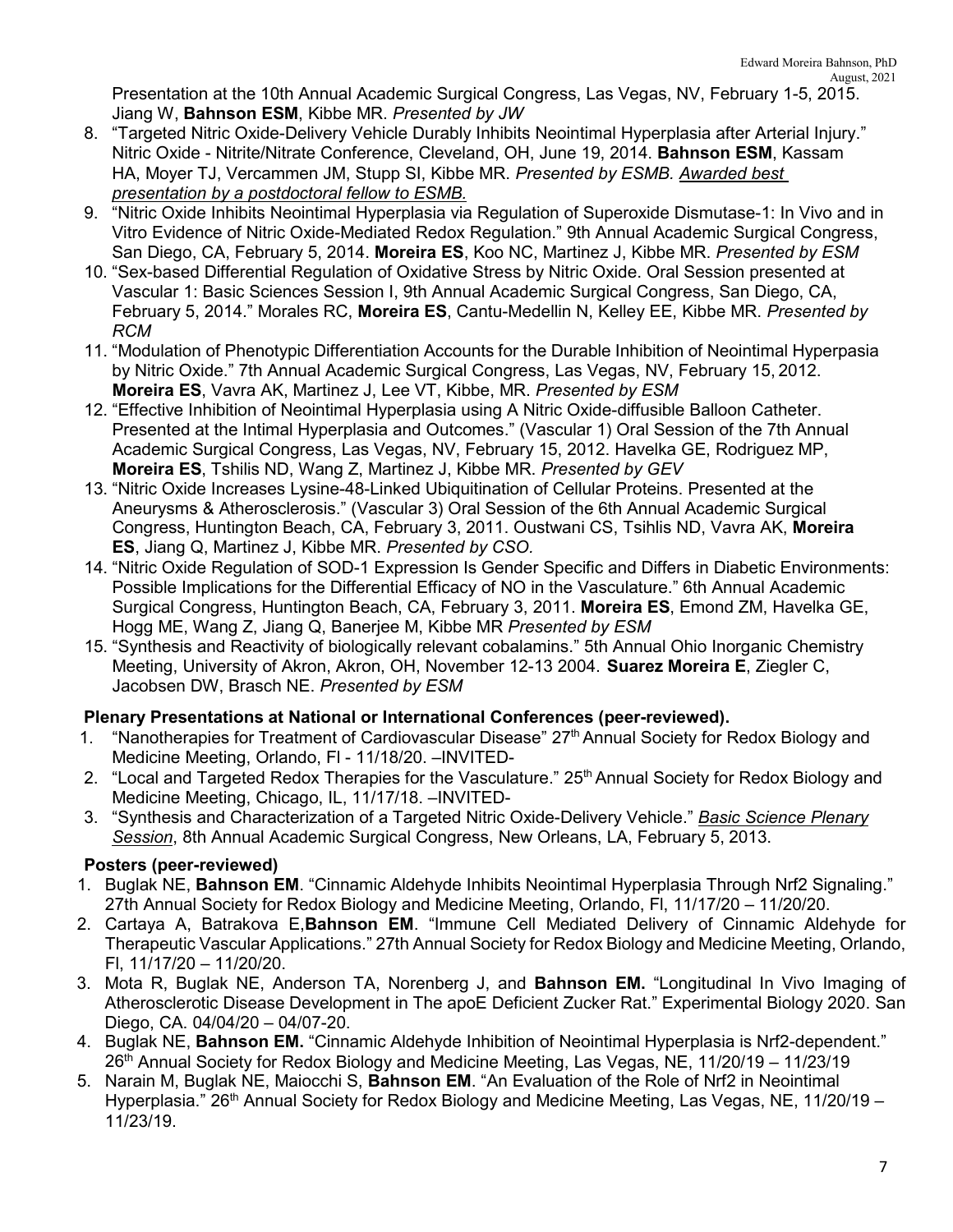- 6. Cartaya E, **Bahnson EM.** "Macrophage-mediated Targeted Delivery of Redox Interventions for the Prevention of Restenosis." 26<sup>th</sup> Annual Society for Redox Biology and Medicine Meeting, Las Vegas, NE, 11/20/19 – 11/23/19. *Received a competitive Young Investigator Award to Ana Cartaya*
- 7. Maiocchi S, Ramsey J, Cartaya A, Sokolsky M, **Bahnson EM.** "Targeted Immune Cell-mediated Delivery of Redox Interventions for the Treatment of Atherosclerosis." 26<sup>th</sup> Annual Society for Redox Biology and Medicine Meeting, Las Vegas, NE, 11/20/19 – 11/23/19.
- 8. Maiocchi S, **Bahnson EM.** "Targeted Immune cell mediated delivery of redox interventions for the treatment of atherosclerosis." 17th International Nanomedicine in Drug Delivery Symposium, MIT, Cambridge, MA 09/14/2019-09/16/2019
- 9. Cartaya A, **Bahnson EM.** "Self-assembled nanozymes for immune cell mediated targeted delivery of antioxidants to the damaged vasculature." 17th International Nanomedicine in Drug Delivery Symposium, MIT, Cambridge, MA 09/14/2019-09/16/2019
- 10. Cartaya A, and **Bahnson EM**. "Macrophages as delivery vehicles of antioxidant enzyme nanoparticles payload." 25<sup>th</sup> Annual Society for Redox Biology and Medicine Meeting, Chicago, IL, 11/14/18 – 11/17/18.
- 11. Buglak NE, and **Bahnson EM.** "Cinnamic aldehyde increases antioxidant defense in vascular smooth muscle cells after injury." 25<sup>th</sup> Annual Society for Redox Biology and Medicine Meeting, Chicago, IL, 11/14/18 – 11/17/18.
- 12. Narain M, Buglak NE, and Bahnson EM. "Evaluation of cinnamic aldehyde as a therapeutic for neointimal hyperplasia in diabetic and non-diabetic vascular smooth muscle cells." Annual Biomedical Research Conference for Minority Students (ABRCMS 2018). Indianapolis, IN. 11/14/18 – 11/17/18
- 13. Mota R, Narain M, and **Bahnson EM**. "Diabetic and atherosclerosis-prone rats have sex-specific severe dyslipidemia, associated with serum lipid oxidation" 25<sup>th</sup> Annual Society for Redox Biology and Medicine Meeting, Chicago, IL, 11/14/18 – 11/17/18.
- 14. Mota R, and **Bahnson EM**. "Development of the First Animal Model of Dyslipidemia, Atherosclerosis, and Diabetes in Mutant apoE Deficient/ZDF Rats." 2018 ASIP PISA, Ann Arbor, MI 10/20/18 – 11/22/18. *ASIP Promoting Diversity in Science Award to Roberto Mota.*
- 15. Buglak NE, Jiang W, and **Bahnson EM**. Cinnamic Aldehyde as a Potential Therapeutic for Preventing Neointimal Hyperplasia in Diabetes.  $57<sup>th</sup>$  Annual Meeting of Society of Toxicology, San Antonio, TX,  $3/11$  – 3/15/18.
- 16. Pérez Verdejo CM, Valentín-Méndez E, Lutz H, Buglak NE, **Bahnson EM**. "Cinnamic Aldehyde Conjugate-based Nanoparticles for the treatment of arterial restenosis." Annual Biomedical Research conference for Minority Students (ABRCMS 2017). November 1-4, 2017, Phoenix, AZ. *Poster Presentation award: Physiology.*
- 17. Jiang W, Jiang Q, Kelly M, Kibbe M, **Bahnson ESM.** Cinnamic Aldehyde Inhibits PDGF-Induced Migration and Proliferation of Diabetic Vascular Smooth Muscle Cells. Society for Redox Biology and Medicine 23rd Annual Meeting, San Francisco, CA, November 16-19, 2016.
- 18. **Bahnson ESM**, Flynn, M, Vercammen, JM, Kibbe MR. Long-Term Effect of PROLI/NO on the Proliferative and Phenotypic Kinetic Cell Profile After Arterial Injury. Society for Free Radical Biology and Medicine Meeting, Boston, MA, November 18-21, 2015. *Awarded a 2015 Young Investigator Award*.
- 19. **Bahnson ESM**, Morgan C, Jiang W, Kassam HA, Moyer TJ, Vercammen JM, Stupp SI, Kibbe MR. Safety and Efficacy of a Systemically-Injected Targeted Therapy for the Injured Vasculature. Oral Presentation at the 2014 Society for Free Radical Biology and Medicine Meeting, Seattle, WA, November 19-23, 2014. Free Rad Biol and Med. 2014; 76 Supp 1:S78. *Awarded the Larry Oberley Young Investigator Award.*
- 20. **Bahnson ESM**, Kassam HA, Moyer TJ, Vercammen JM, Stupp SI, Kibbe MR. A Systemically-Injected Targeted Nitric Oxide-Delivery Vehicle Durably Inhibits Neointimal Hyperplasia after Arterial Injury. Poster and oral presentation at Nitric Oxide - Nitrite/Nitrate Conference, Cleveland, OH, June 19, 2014. *Awarded Best Presentation by a Postdoctoral Fellow.*
- 21. **Moreira ES**, Cantu-Medellin N, Kelley E, Kibbe MR. Nitric Oxide Regulates Superoxide Levels in Vascular Smooth Muscle Cells via Regulation of SuperoxideDismutase-1. Poster presented at the 20th Annual Meeting of the Society for Free Radical Biology and Medicine, San Antonio, TX, November 2013.
- 22. **Moreira ES**, Koo NC, Tsui A, Martinez J, Kibbe MR. NO Inhibits Neointimal Hyperplasia Following Vascular Interventions via Modulation of SOD-1 Expression, Poster presented at the 19th Annual Meeting of the Society for Free Radical Biology and Medicine, San Diego, CA, November 17, 2012.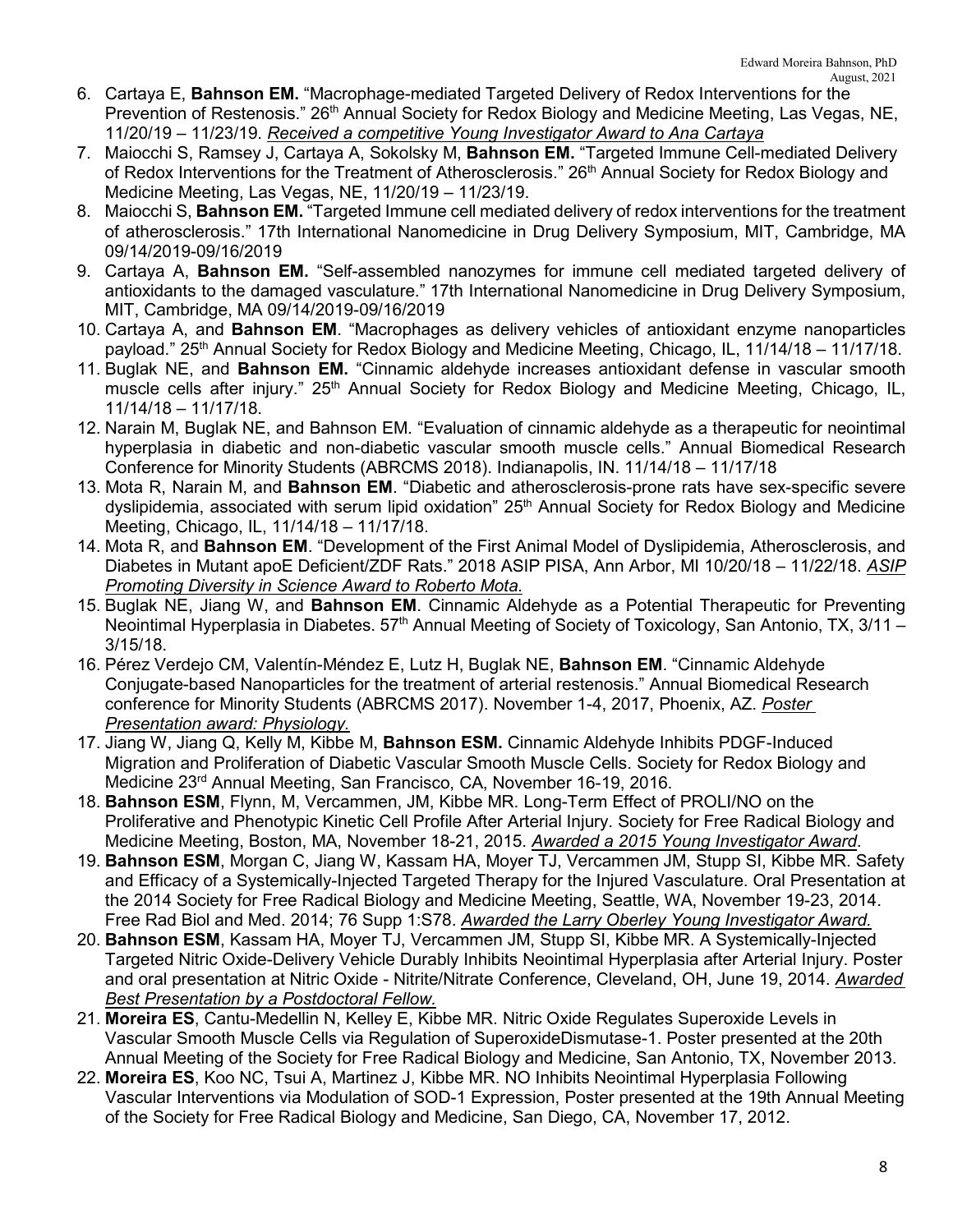- 23. **Moreira ES**, Tsui A, Kibbe MR. NO Inhibits VSMC Proliferation following Arterial Injury via Modulation of Superoxide Dismutase-1. Poster presented at the 18th Annual Meeting of the Society for Free Radical Biology and Medicine, Atlanta, GA, November 17, 2011.
- 24. **Moreira ES**, Tsui A, Havelka GE, Kibbe MR. Nitric oxide inhibits neointimal hyperplasia following vascular interventions via differential modulation of superoxide levels in the arterial wall. Poster presented at the 17th Annual Meeting of the Society for Free Radical Biology and Medicine. Orlando, FL. November 2010.
- 25. **Suarez Moreira E**, Jacobsen DW, Brasch NE, Yun J. Vitamin B12 protects against superoxidedependent cell injury. Poster presented at the ATVB Annual Conference. Washington DC, April 2009.
- 26. Hannibal L, **Suarez Moreira E**, Axhemi A, Brasch NE, Jacobsen DW. Exchange of Beta-Axial Ligands During the Extraction of Cobalamins from Cultured Aortic Endothelial Cells. Poster presented at the Vitamin B12 Gordon Conference, Biddeford, ME, July 2007.
- 27. **Moreira ES**, Brasch, NE, Quadros EV, Jacobsen DW. Evidence for Glutathionylcobalamin in Human Aortic Endothelial Cells. Poster presented at the FASEB Summer Research Conference on Folate, Vitamin B12, and One Carbon Metabolism. Palm Springs, NE, August, 2006.
- 28. **Suarez-Moreira E**, Brasch, NE, Quadros EV, Jacobsen DW. Evidence for Glutathionylcobalamin in Human Aortic Endothelial Cells. Poster presented at the Vitamin B12 Gordon conference. Oxford, UK, September, 2005.
- 29. **Suarez Moreira E**, Ziegler C, Jacobsen D, Brasch N. Chemistry and cellular biochemistry of the vitamin B12 derivatives thiolatocobalamins. Poster presented at the 229th ACS National Meeting, San Diego, CA, March 13-17, 2005. INOR537 (I cannot find the page for the published abstract)
- 30. **Suarez Moreira E**, Vetrik M, Ziegler C, Jacobsen DW, Brasch, NE. Synthesis and Reactivity of biologically Relevant cobalamins. Poster presented at the FASEB Summer Research Conference on Folate, Vitamin B12, and One Carbon Metabolism. Snowmass, CO, July, 2004.
- 31. Denicola A, Amengual C, **Suarez Moreira E**, Alvarez B. Tyrosine Nitration by Peroxidases: Effect of Bicarbonate and Glutathione. Poster presented at the X Annual Meeting of the Society for Free Radical Biology and Medicine. Seattle, WA, November 2003.
- 32. **Suarez Moreira E**, Stanko C, Hikichi N. Evaluation of the Testosterone / Epitestosterone Ratio. Poster presented at the X Meeting of the Uruguayan Society of Biosciences. Maldonado, Uruguay, May, 2002.
- 33. **Suarez Moreira E**, Tarpey M, Freeman B, Radi R. The use of Coelenterazine for the Detection of Biologically Relevan Oxidants. Poster presented at the IX Biennial Meeting of the International Society for Free Radical Research. São Paulo, Brazil, September, 1998.
- 34. Castro L, **Suarez Moreira E**, Freeman B, Radi R. Reactions of Nitric Oxide and Peroxynitrite with Recombinant Pig Heart Aconitase. Poster presented at the VI Annual Meeting of the Oxygen Society. New Orleans. Nov 1999.

## **Invited Lectures**

- 1. **Edward Moreira Bahnson**, "Old dogs benefit from new tricks: 3D analysis of arterial injury to study Nrf2-dependent inhibition of neointimal hyperplasia in rats" American Physiological Society Webinar Series. July 29<sup>th</sup> 2021 (on line)
- 2. **Edward Moreira Bahnson**, "New tricks for an old dog: 3D analysis of arterial injury models." Innovations in Vascular Imaging Workshop at Vasculata 2021 - NAVBO. July 14<sup>th</sup> 2021 (online)
- 3. **Edward Moreira Bahnson**, Kelly Mack, Veronica Segarra, and Selwyn Williams. R.H. Martin Welcome and Plenary: Including diversity in STEM. 82<sup>nd</sup> Association of Southern Biologists Annual Meeting. Virtual Event. March 24<sup>th</sup> 2021.
- 4. **Edward Moreira Bahnson.** "Local Redox Interventions to Prevent Restenosis in Injured Arteries." Curriculum in Toxicology Seminar. University of North Carolina, Chapel Hill, December 12<sup>th</sup> 2017.
- 5. **Edward Moreira Bahnson.** "Local Redox Interventions to Prevent Restenosis in Injured Arteries." Curriculum in Toxicology Seminar. University of North Carolina, Chapel Hill, December 12<sup>th</sup> 2017.
- 6. **Edward Moreira Bahnson**. **"**Local Interventions to Prevent Restenosis in Injured Arteries." Divisionof Pharmacoengineering and Molecular Pharmaceutics Seminar Series.. University of North Carolina, Chapel Hill. October 30<sup>th</sup> 2017
- 7. **Edward Moreira Bahnson**. "Local Interventions to Prevent Restenosis in Injured Arteries: Targeted Delivery to Modulate the Redox Environment and Inflammation" Division of Transplant Educational Conference Series. University of North Carolina, at Chapel Hill. Chapel Hill, NC. October 12<sup>th</sup>, 2017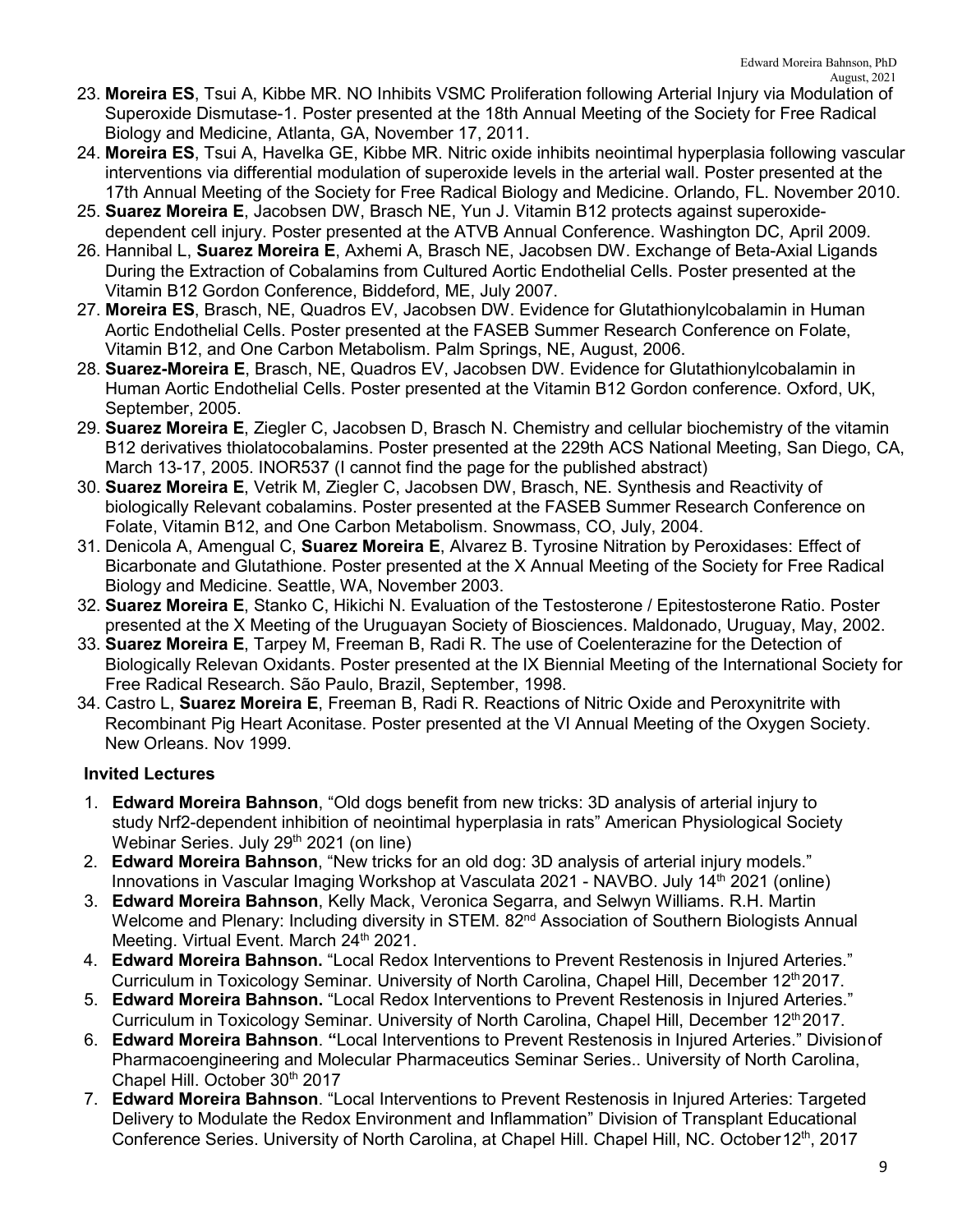- 8. **Edward Moreira Bahnson**. "Improving Arterial Surgery Outcomes: Combating Restenosis with Nanotechnology and Redox Modulation." Department of Chemistry Graduate Seminar. Universidad de Puerto Rico, Recinto Río Piedras. San Juan, PR. February 6<sup>th</sup>, 2017
- 9. **Edward Moreira Bahnson**. "Local Redox Interventions to Prevent Restenosis in Injured Arteries." MARC/RISE Seminar. Universidad de Puerto Rico, Recinto Río Piedras. San Juan, PR. February 3rd, 2017
- 10. **Edward Moreira Bahnson.** Improving Arterial Surgery Outcomes: Combating Restenosis with Nanotechnology and Redox Modulation. Cell Biology and Physiology Seminar Series. Universityof North Carolina, Chapel Hill, September 19th 2016
- 11. **Edward Moreira Bahnson.** "Improving Arterial Surgery Outcomes: Combating Restenosis with Nanotechnology and Redox Modulation." Rising Stars of the Simpson Querrey Insitute. Northwestern University, Chicago, IL. May 25<sup>th</sup> 2016.
- 12. **Edward Moreira Bahnson**. "The vascular biochemistry of B12: Implications for cardiovascular disease." Institute of Biological Chemistry Seminar Series. School of Sciences, University ofUruguay, Montevideo, Uruguay. December 20<sup>th</sup>, 2006

## **Patents and Disclosures**

- 1. "Targeted Therapy for the Prevention of Restenosis in the Cardiovascular System." Samuel Stupp, Melina Kibbe, Tyson Moyer, and Edward Moreira Bahnson. December 13, 2016, as US Patent No. 9,517,275
- 2. "Method of synthesis of the sodium salt of N-acetyl-L-cysteinylcobalamin" Nicola E. Brasch and Edward Suarez Moreira. August 17, 2010, as US Patent No. 7,777,046

## **6)Teaching Activities**

## **Undergraduate Teaching**

- 1. Instructor. Principles of Organic Chemistry. NSCI240. Department of Natural Sciences. Hebrew Theological College. Chicago, IL. 2015-2016.
- 2. Teaching Assistant. General Chemistry 101 Lab. Department of Chemistry. Kent State University, Kent, OH. 2004-2006.
- 3. Teaching Assistant. General Chemistry 102 Lab. Department of Chemistry. Kent State University, Kent, OH. 2004-2006.
- 4. Teaching Assistant. Biochemistry Supplemental Lecture. Department of Chemistry. Kent State University, Kent, OH. 2004-2006.
- 5. Teaching Assistant. Physical Biochemistry (lab and selected lectures). Institute of Biological Chemistry. School of Sciences. University of Uruguay, Montevideo, Uruguay. 1998-2003.
- 6. Teaching Assistant. Biochemistry (selected lectures). Institute of Biological Chemistry. School of Sciences. University of Uruguay, Montevideo, Uruguay. 1998-2003.

## **Medical School Teaching**

- 1. Teaching Assistant. Immunology and Microbiology (lab). Department of Integrative Medical Sciences. Northeastern Ohio Medical School, Rootstown, OH. 2009.
- 2. Teaching Assistant. General Biology (lab, lectures, problem-solving seminars). Department of Biochemistry. School of Medicine. University of Uruguay, Montevideo, Uruguay. 1997-2000.
- 3. Teaching Assistant. Cell Biology (lab and problem-solving seminars). Department of Biochemistry. School of Medicine. University of Uruguay, Montevideo, Uruguay. 1997-2000.
- 4. Teaching Assistant. Biochemistry of the Digestive, Renal, and Endocrine Systems (lab and problemsolving seminars). Department of Biochemistry. School of Medicine. University of Uruguay, Montevideo, Uruguay. 1997-2000.
- 5. Teaching Assistant. Immunology (lab and problem-solving seminars). Department of Biochemistry. School of Medicine. University of Uruguay, Montevideo, Uruguay. 1997-2000.

## **Grand Rounds**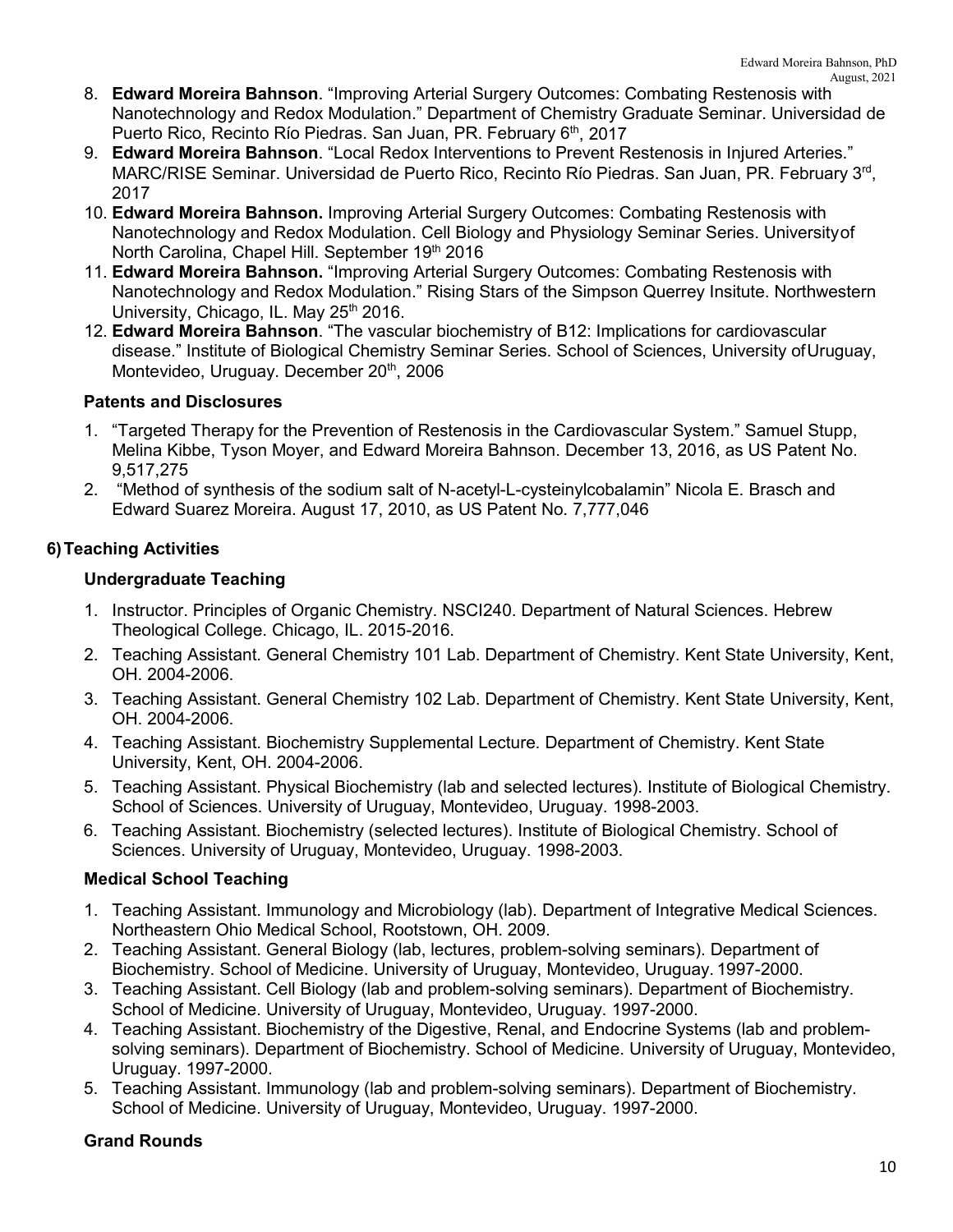- 1. "Promoting Diversity, Equity, and Inclusion to Enhance Research and Medicine Excellence." Department of Pathology and Laboratory Medicine. University of North Carolina at Chapel Hill. June 4<sup>th</sup> 2020. Dr. Bahnson was 1 of 4 presenters.
- 2. "Synthesis and Characterization of a Targeted Nitric Oxide-Delivery Vehicle." Department of Surgery Grand Rounds. Northwestern University. February 2013.

## **Graduate School Teaching**

- 1. Selected Lectures PATH767 and PATH776. University of North Carolina at Chapel Hill 2018-present. Between 4-10 graduate students per lecture
- 2. Selected Lectures in ENV442: Redox Biology. University of North Carolina at Chapel Hill 2018-present 40 students
- 3. Pharmacology Doctoral Exam Committee Member. University of North Carolina at Chapel Hill 2018 present 1 or 2 students per year
- 4. Co-Mentor for the First Year Group seminar series for the Biological and Biomedical Sciences PhD Program (BBSP) at the University of North Carolina at Chapel Hill. 2017 – present 12-16 students per year
- 5. Selected Lectures Experimental Physiology of Human Health and Disease (CBPH852). University of North Carolina at Chapel Hill. 2017 – present 10-14 students per year
- 6. Surgical Resident Education Weekly Seminar. 02/05/2020. LGBTQ Cultural Competency seminar. 30 residents.
- 7. Pharmacology Grant Writing Course. Faculty Reader. University of North Carolina at Chapel Hill 2018 15 students
- 8. Selected Lecture Experimental Physiology of Human Health and Disease (CBPH853). University of North Carolina at Chapel Hill. 2017 15 students
- 9. Teaching Assistant. Bioinorganic Chemistry (lab). Department of Chemistry. Kent State University, Kent, OH. 2006. 5 students
- 10. Teaching Assistant. Enzymology (selected lab and lectures). Institute of Biological Chemistry. School of Sciences. University of Uruguay, Montevideo, Uruguay. 1998-2003. 10 students

## **Trainees**

#### Mentoring Experience (Research)

#### *Undergraduates*

- 1. Sarah Torzone 2021-present University of North Carolina Chapel Hill
- 2. Sydney Thai 2019-2021 University of North Carolina Chapel Hill
- 3. S. Evan Morgan 2018-2021 University of North Carolina Chapel Hill
	-
- a. SURF fellowship awardee for the summer of 2019<br>4. Rachel Maydew 2017-2020 University of North Car University of North Carolina – Chapel Hill a. Accepted to Dental School at UNC.
- 5. Sachi Vivek 2019 University of North Carolina Chapel Hill
- 6. Morgan Narain Summer 2018 and 2019 Summer Research Experience (UNC) from Oakwood University.
	- a. Poster Presentation award. ABRCMS 2018 November 14-17, 2017, Indianapolis, IN.
	- b. Graduate Student at UNC since Fall 2020
- 7. Halle Lutz 2017- 2019 University of North Carolina Chapel Hill
- a. Student at the joint DVM/PhD program at NC State University<br>8. Emily Valentín Summer 2017 Summer Research Experience (UN
	- Summer 2017 Summer Research Experience (UNC) from U. Puerto Rico
		- a. Travel Award to attend and present at the Annual Biomedical Research conference for Minority Students (ABRCMS 2017). November 1-4, 2017, Phoenix, AZ.
		- b. Oral Presentation award. Physiology ABRCMS 2017 November 1-4, 2017, Phoenix, AZ.
		- c. Currently in Medical School in Puerto Rico
- 9. Cheysaliz Pérez Summer 2017 Summer Research Experience (UNC) from U. Puerto Rico
	- a. Travel Award to attend and present at the Annual Biomedical Research conference for Minority Students (ABRCMS 2017). November 1-4, 2017, Phoenix, AZ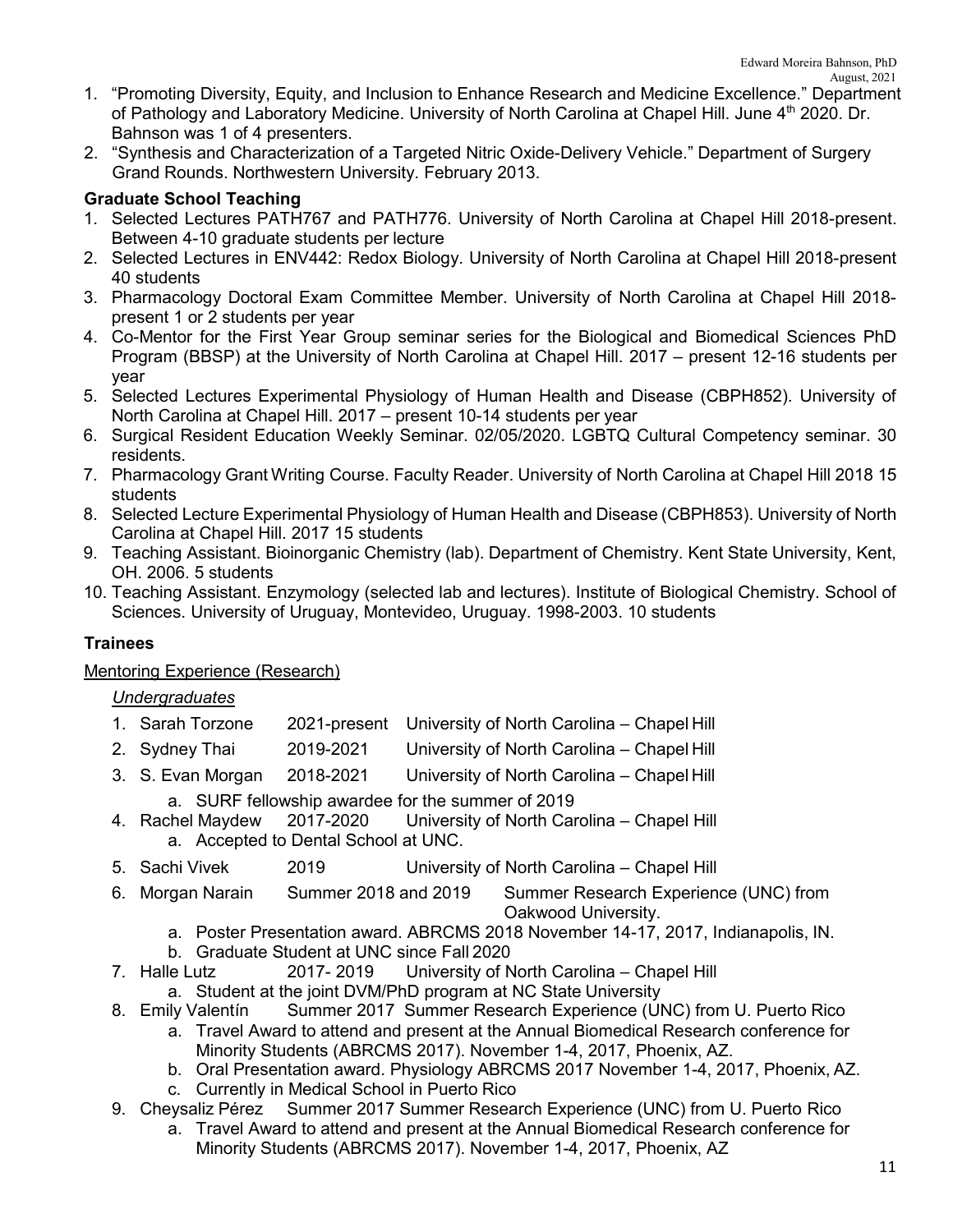- b. Poster Presentation award. Physiology ABRCMS 2017 November 1-4, 2017, Phoenix, AZ.
- c. Currently in Medical School in Puerto Rico

#### 10. Arron Tsui 2010 – 2012 Northwestern University/Dept. of Surgery

#### *Graduate Students*

#### Master's Students

- 1. Bruno Musetti 06/18 09/18 Internship at UNC. Student at Universidad de la República. a. Currently a PhD Student in Uruguay
- 2. Wulin Jiang 1/14 6/15 Northwestern University/Dept. of Surgery
- 3. Rommel Morales 12/12 6/14 Northwestern University/Dept. of Surgery

#### PhD Students

| 1. Ana Cartaya     |               | 05/18-present University of North Carolina- Chapel Hill / Pharmacology         |
|--------------------|---------------|--------------------------------------------------------------------------------|
| 2. Nick Buglak     |               | 2/17-present University of North Carolina- Chapel Hill / Toxicology Curriculum |
|                    |               | Main Mentor for the Translation Medicine Certificate                           |
| 3. Morgan Narain   |               | University of North Carolina- Chapel Hill / BBSP rotation                      |
| 3. Morgan Nalesnik | 09/19-11/19   | University of North Carolina- Chapel Hill / BBSP rotation                      |
| 4. Taylor Enrico   | 02/18-05/18   | University of North Carolina- Chapel Hill / BBSP rotation                      |
| 5. Ernesto León    | 11/17-02/18   | University of North Carolina- Chapel Hill / BBSP rotation                      |
| 6. Wulin Jiang     | 11/16-2/17    | University of North Carolina- Chapel Hill / BBSP rotation                      |
| 7. Emma Gargus     | $5/15 - 7/15$ | Northwestern University/Dept. of Surgery / MSTP rotation                       |

#### PhD Rotation Students

| 1. Morgan Narain   | 07/20      | University of North Carolina- Chapel Hill / BBSP rotation             |
|--------------------|------------|-----------------------------------------------------------------------|
| 2. Morgan Nalesnik |            | 09/19-11/19 University of North Carolina- Chapel Hill / BBSP rotation |
| 3. Taylor Enrico   |            | 02/18-05/18 University of North Carolina- Chapel Hill / BBSP rotation |
| 4. Ernesto León    |            | 11/17-02/18 University of North Carolina- Chapel Hill / BBSP rotation |
| 5. Wulin Jiang     | 11/16-2/17 | University of North Carolina- Chapel Hill / BBSP rotation             |
| 6. Emma Gargus     |            | 5/15 - 7/15 Northwestern University/Dept. of Surgery / MSTP rotation  |

#### *Postdoctoral Fellows*

1. Sophie Maiocchi, PhD 2018-presernt University of North Carolina – Chapel Hill

- a. Burroughs Wellcome Fund 2020 Collaborative Research Grant awardee.
- b. Current Leon and Bertha Golberg Toxicology Fellow at UNC
- c. Impact Score of 30 (within historical payline) on her K99/R00 (council meets 10/21)<br>2. Roberto Mota, MD 2017-2019 University of North Carolina Chapel Hill
- University of North Carolina Chapel Hill
	- a. Burroughs Wellcome Fund 2018 Collaborative Research Grant awardee.
	- b. Currently Assistant Professor at the University of Pittsburgh

#### *Undergraduate Honors Thesis*

- 1. Rachel Maydew. "Marcophage Mediated Nanoparticle Delivery to the Injured Vasculature." BS in Biology. University of North Carolina – Chapel Hill. **Advisor: Edward Bahnson**. Completed May 2020
- **2.** Halle Lutz. "Cinnamic-Aldehyde encapsulated in Pluronic Micelles to Inhibit Smooth Muscle Proliferation and Migration." BS in Biology. University of North Carolina – Chapel Hill. **Advisor: Edward Bahnson.** Completed May 2019
- **3.** Emily Valentín. "Cinnamic Aldehyde Encapsulated in PLGA Nanoparticles as a Potential Therapeutic to Inhibit Vascular Smooth Muscle Proliferation in the context of Arterial Surgery." University of Puerto Rico Río Piedras Campus College of Natural Sciences Interdisciplinary Studies Department. **Advisor: Edward Bahnson.**

# *Graduate Thesis Committee (in progress)*

- Dissertation Committee. PhD in Pharmacology. UNC. Expected 2025
- 2. Bruno Musetti PhD Thesis co-advisor. PhD in Biology. University of Uruguay. Expected 2023
- 3. Ana Cartaya PhD Thesis advisor. PhD in Pharmacology. UNC Expected May 2022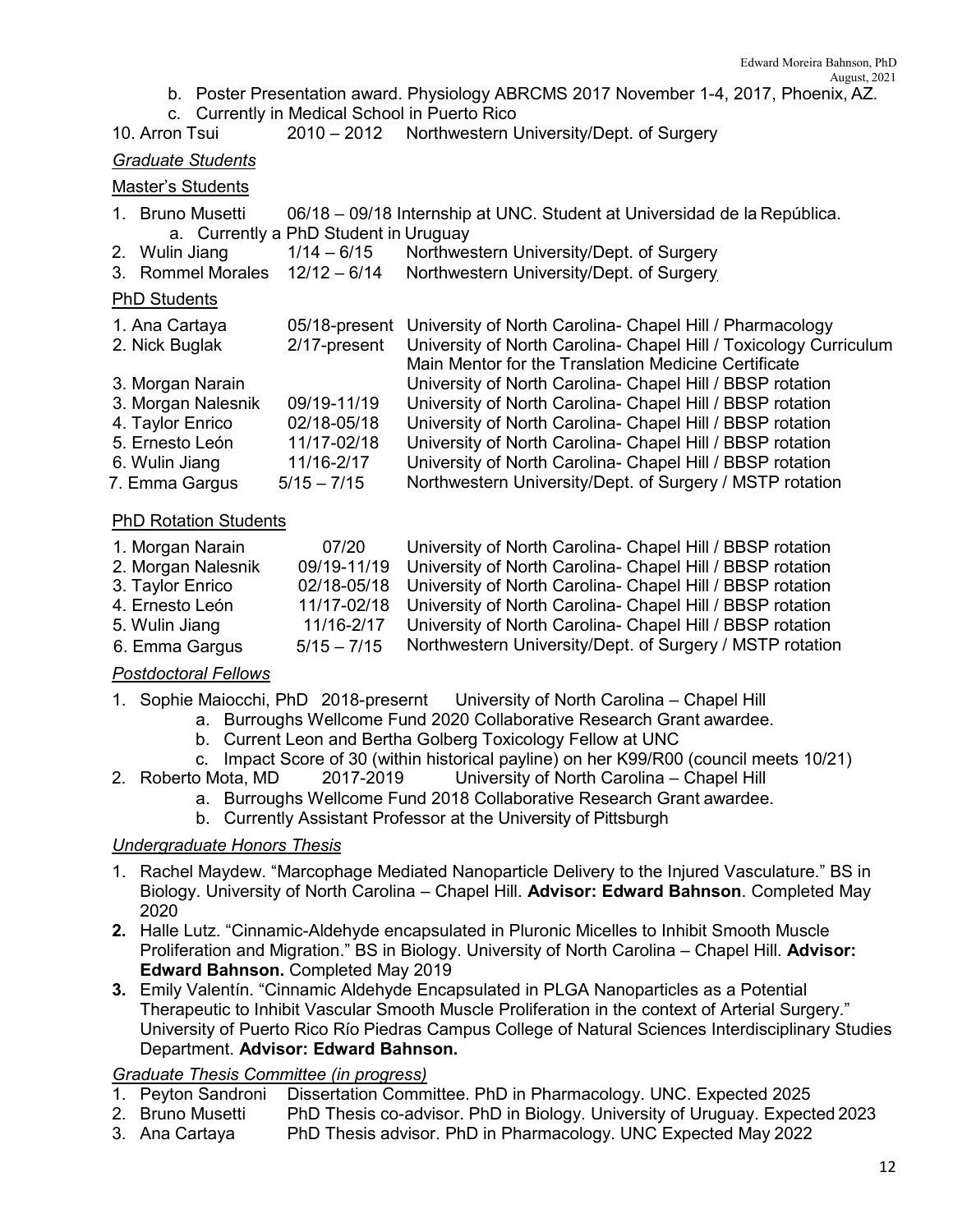- 4. Natalie Tanke Dissertation Committee. PhD in Cell Biology & Physiology. UNC. Expected2022
- 5. Zhe Miao **Dissertation Committee. PhD in Oral Biology**, UNC. Expected 2022<br>6. Kyle Martin **Dissertation Committee. PhD in Toxicology**, UNC. Expected 2022
- Dissertation Committee. PhD in Toxicology, UNC. Expected 2022
- 7. Jenna Bea Dissertation Committee. PhD in Microbiology/Immunology, UNC. Expected 2022<br>8. Nick Buglak PhD Thesis advisor. PhD in Toxicology. UNC Expected December 2021
- PhD Thesis advisor. PhD in Toxicology. UNC Expected December 2021
- 9. Danielle Berlin Dissertation Committee. PhD in Cell Biology & Physiology. UNC. Expected2022
- 10. Eva Vitucci Dissertation Committee. PhD in Toxicology, UNC. Expected 2022

## *Graduate Thesis Completed*

- 1. Ben Roberts. "The molecular regulation of lipoprotein lipase trafficking." April 2021, PhD in Biochemistry. UNC. Dissertation Committee Member
- 2. Nicolás Cataldo "Antioxidant, anti-inflammatory, and anti-atherogenic properties of p-substituted arylnitroaliphatic compounds." March 2019 MS in Biology. University of Uruguay. Committee Member.

## **7)Grants**

## **Current**

1. "Selective delivery of superoxide dismutase and catalase for /restenosis prevention." Pre-doctoral Fellowship to deliver antioxidant enzymes in nanoformulations using cell-mediated delivery to sites of arterial injury to inhibit neointimal hyperplasia 1F31HL156427-01A1 Fellowship. (09/01/21-08/30/23) NIH

Cartaya(PI) **Bahnson (Sponsor)**

\$84,448

Effort: N/A

## **Percentile: 20 – awaiting NOA**

2. "Encapsulation of –thrombolytics with inverse flash nanopreciptation (iFNP) for their cellmediated targeted delivery to thrombosis"

This grant funded Dr. Maiocchi to learn a technique at a collaborator's lab at NYU to bring a new nanoformulation technique to UNC. Framed in the overall delivery of therapeutics for CVD Collaborative Research Grant (06/01/20 – 12/31/21) Burroughs Wellcome Fund 2020 Maiocchi (PI), **Bahnson (Sponsor)**.

\$ 10,000

Effort: N/A

3. "Cell-Mediated Targeted Redox Intervention for the Treatment and Prevention of Atherosclerosis."

This grant aims to develop a targeted delivery system of Nrf2 activators to atherosclerotic plaque using macrophages as delivery vehicles.

K01HL145354-01A1 Career Development. NHLBI. (12/15/2019-11/30/2023) NIH **Bahnson (PI)**

\$ 460,000

Effort 75% (9 Cal)

4. "Cinnamic aldehyde inhibition of neointimal hyperplasia is dependent on Nrf2 signaling." Predoctoral fellowship to study the vasculoprotective effect of cinnamic aldehyde through Nrf2 activation.

PRE35120321 Predoctoral Fellowship AHA. (01/01/2020-12/31/2022) AHA Buglak (PI) **Bahnson (Sponsor)**  \$62,000 Effort: N/A

## **Pending**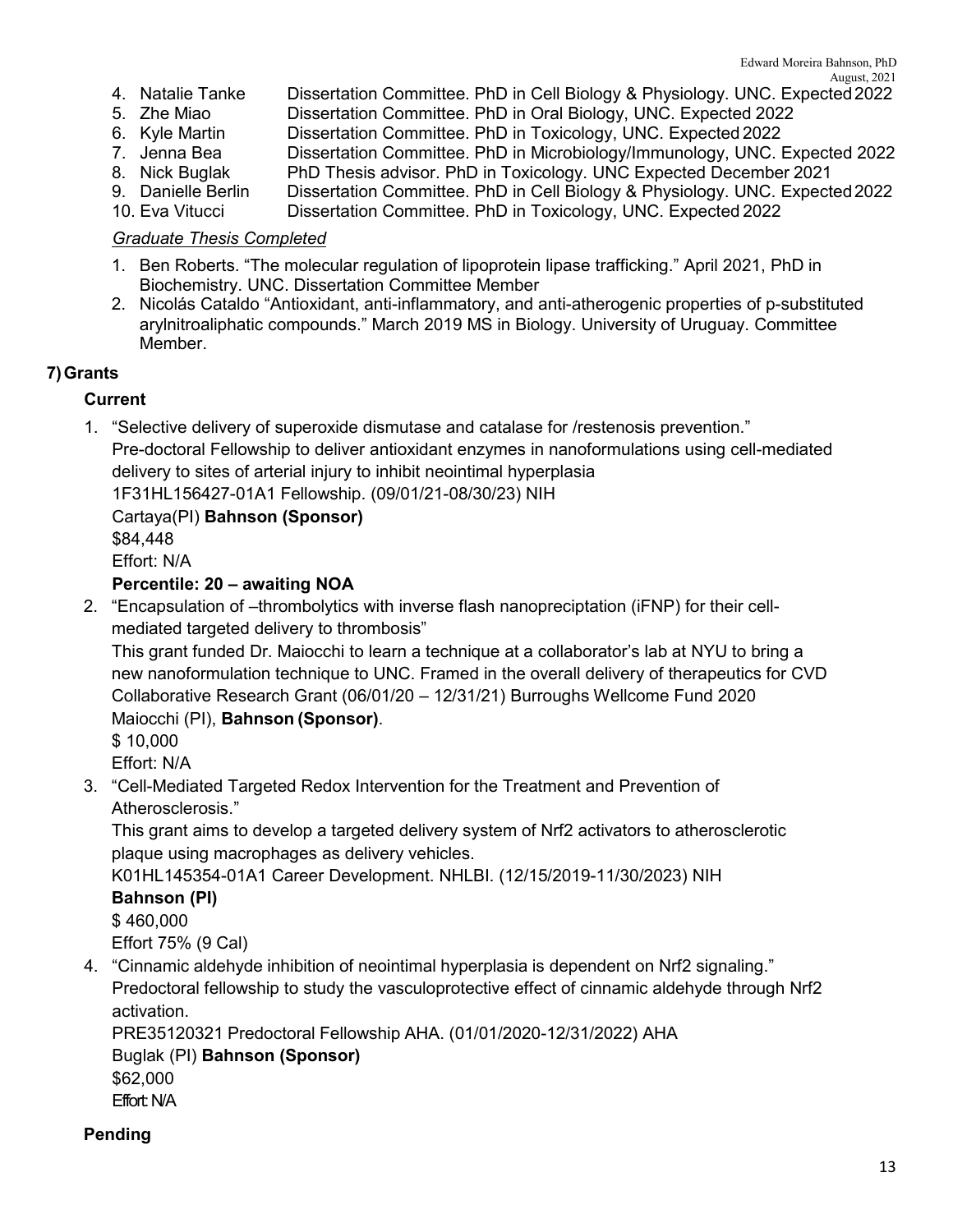1. "Targeted drug delivery for the treatment of cardiovascular disease and its clinical complications."

Fellow to faculty grant for my postdoc focusing on new generation encapsulation methodologies to develop targeted delivery systems for cardiovascular disease. 1K99HL157690-01A1 Career Development. NHLBI (12/01/21-11/30/23) NIH Maiocchi (PI) **Bahnson (Sponsor)** \$192,517 Effort: N/A

**Impact Score: 30 – no percentile – payline hasn't been released (within historic payline)**

5. "The contribution of respiratory burst to antibiotic failure in Staphylococcus aureus bacteremia" Our overall hypothesis is that macrophage-S. aureus interactions are driving antibiotic treatment failure in patients. My main contribution is to aim 3 where we will examine the potential of 2 therapeutic approaches to reduce antibiotic tolerance induction by macrophages. Firstly, we will apply a series of antioxidants, including a state-of the art approach involving the targeted delivery of therapeutics specifically to macrophages. Secondly, we will induce M2 polarization of macrophages to reduce ROS production and improve antibiotic susceptibility of phagocytosed S.aureus.

1 R01 AI158511-01A1 Research Grant NIAID (09/01/21-08/31/26) NIH Conlon (PI) **Bahnson (Co-I)** \$1,314,295 Effort: 10% (1.2 cal) **Percentile:17**

6. "Inhibition of Neointimal Hypeplasia via Activation of Nrf2"

The overall goal of this proposal is to elucidate the mechanisms by which Nrf2 activation inhibits neointimal hyperplasia using innovative 3D imaging techniques and evaluate a novel nanoparticle-based drug delivery system. We will deliver a Nrf2 activator as a pharmacological treatment to improve revascularization outcomes, with the aim to prevent end-organ ischemia, and the need to perform secondary interventions.

1 R01 AI158511-01A1 Research Grant NIAID (12/01/21-11/30/26) NIH

**Bahnson (PI)** \$1,250,000 Effort: 20% (2.4 cal)

## **Completed**

1. "Effect of Acute Ozone Exposure on Restenosis Rates after Vascular Interventions" The goal of this pilot project was to study the effect of ozone exposure on the arterial injury response in mice. We found a differential cell population profile in exposed mice after carotid ligation.

Center for Environmental Health and Susceptibility Pilot Award P30ES010126 (Troester) **Bahnson (PI)**

\$30,000

Effort: N/A

- 2. "Molecular Imaging of Atherosclerosis in Mutant ApoE Deficient Rats"
	- The goal of this project was to image atherosclerosis progression in an atherosclerosis-prone rat model we created using an immune cell radioactive marker. We found signs of inflammnation in the arch of the rat earlier than we saw lipid-rich lesions. Burroughs Wellcome Fund 2018 Collaborative Research Grant. (06/01/18 – 12/31/19)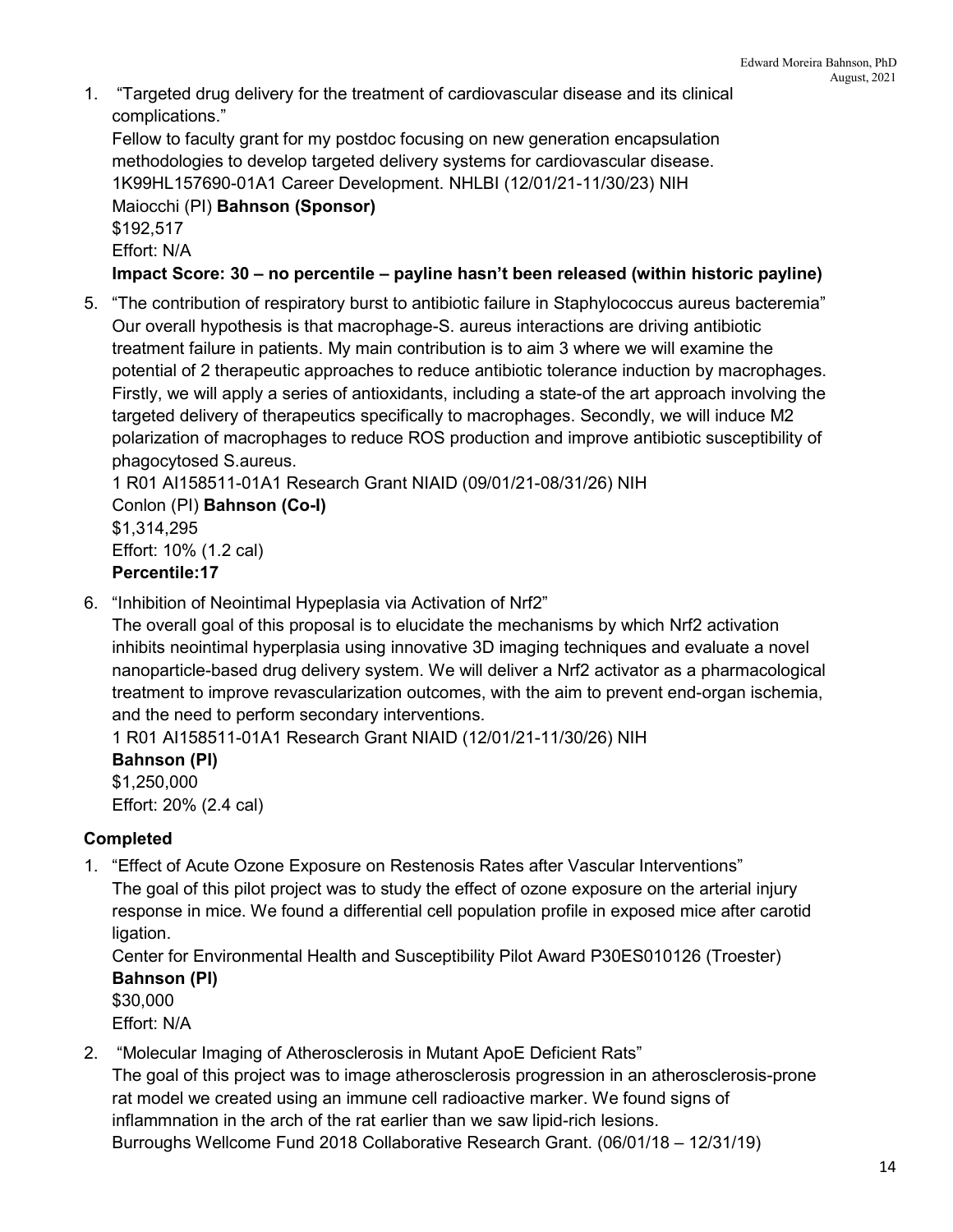Mota (PI), **Bahnson (Sponsor)**. \$12,000 Effort: N/A

3. "Effect of Ozone Exposure on Revascularization Outcomes"

We examined outcomes from a vascular patient registry and found a 16% increase in the hazard ratio of revascularization failure in patients exposed to higher ozone.

Provost Junior Faculty Development Award. (0.1/01/2019-12/31/2019)

## **Bahnson (PI)**

\$ 10,000 Effort: N/A.

4. "Cell-Mediated Targeted Redox Intervention for the Prevention of Restenosis in the Injured Vasculature"

We created a macrophage mediated delivery system of redox interventions. We generated nanoformulated Nrf2 activators and we showed that nanoparticle-loaded macrophages localize to site of arterial injury

KL2 Scholar, NIH KL2TR002490 (Weinberger). UNC Clinical and Translational Science Award-K12 Scholars (04/01/18 – 11/14/2019) NIH

Dr. **Bahnson was a KL2 Scholar**

\$100,000 annual

Effort: 75% (9.0 cal)

*Note: items 4 and 6 are the same award but the institutional K was renewed in the middle with a different number and different PI*

5. "Development of a new animal model of dyslipidemia, atherosclerosis, and diabetes in obese rats"

We used CRISPR/Cas9 technology to generate a polygenic model of atherosclerosis in the zucker rat. We characterized these animals who develop significant atherosclerosis when fed a high fat diet.

UNC-NORC, P30DK056350 (Coleman). Pilot Grant (04/01/2017–03/31/2019) NIH **Bahnson (PI)**

\$40,000

Effort: N/A

6. "Cell-Mediated Targeted Redox Intervention for the Prevention of Restenosis in the Injured Vasculature"

We created a macrophage mediated delivery system of redox interventions. We generated nanoformulated Nrf2 activators and we showed that nanoparticle-loaded macrophages localize to site of arterial injury.

KL2 Scholar, KL2TR001109-03 (Buse) UNC Clinical and Translational Science Award-K12 Scholars (04/01/17 – 03/30/18) NIH

## Dr. **Bahnson was a KL2 Scholar**

\$100,000 annual

Effort: 75% (9.0 cal)

*Note: items 4 and 6 are the same award but the institutional K was renewed in the middle with a different number and different PI*

7. "Development of a targeted therapy to prevent restenosis following cardiovascular interventions"

I designed and characterized a nitrosated peptide amphiphile that self assembles into a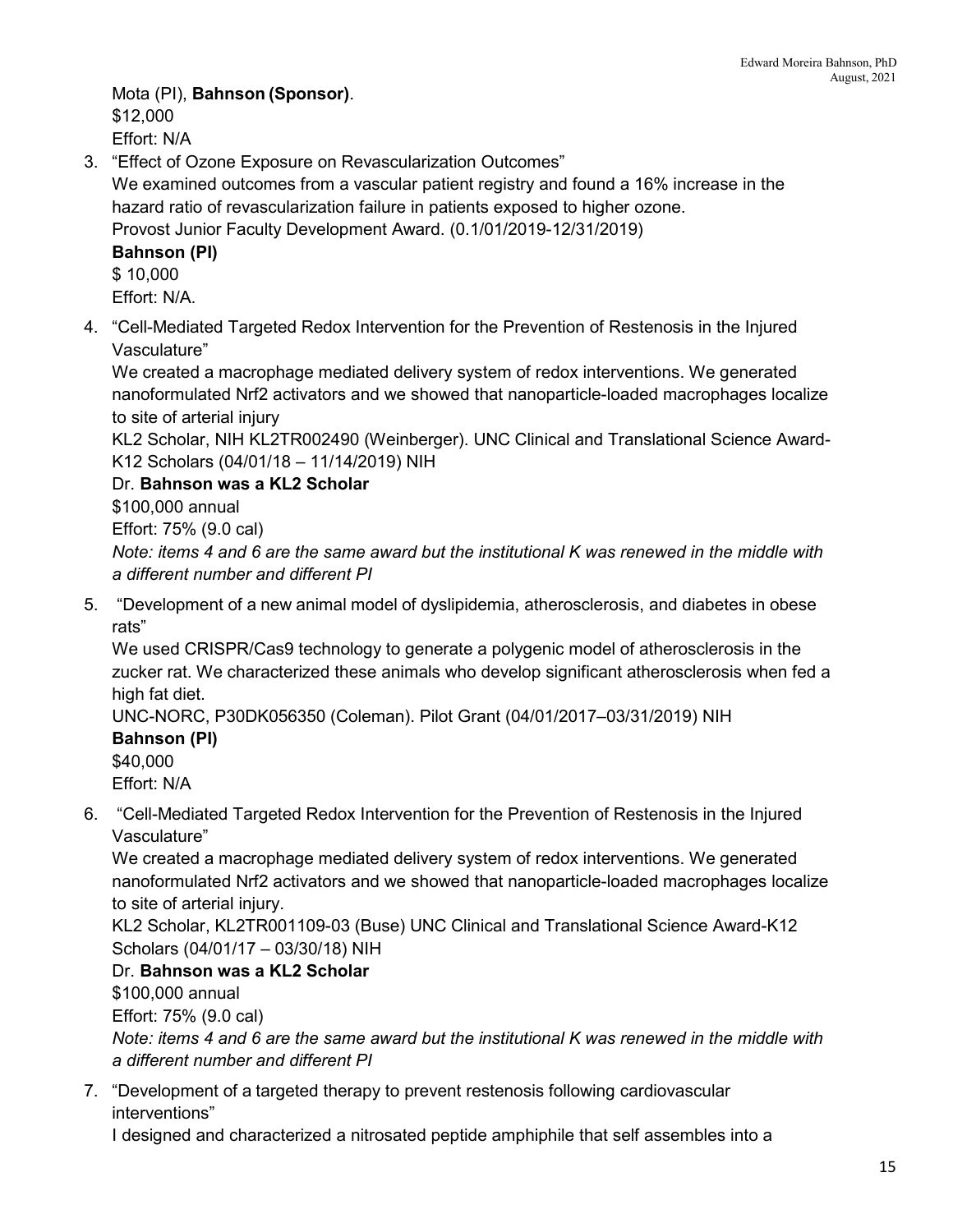nanofiber and targets sites of endothelial denudation. I found that it effectively targeted sites of arterial balloon injury and inhibited neointimal hyperplasia.

13POST16090011 Post-doctoral Fellowship (7/1/13-6/30/15) American Heart Association **Bahnson (PI)**

# \$98;476 Effort: 95% (11.4 cal)

8. "Vitamin of B12 as an Antioxidant in Human Vascular Endothelial Cells"

Internal grant that funded experiments to test the protective effect of B12 in endothelial cells challenged with pro-oxidant insults.

Kent State University Graduate Student Senate Intramural Research Grant (2008-2009) **Bahnson (PI)**

\$1,000 Effort: N/A

9. "Vascular Biochemistry of B12: Implications for Cardiovascular Disease"

During this fellowship I characterized endothelial metabolism of vitamin B12 and co-developed an innovative analytical technique, we named "cold trapping." This technique allows for the accurate differentiation of natural vs artifactual forms of B12. Finally, I studied the protective properties of B12 as a cellular redox regulator.

0715482B Predoctoral Fellowship (7/1/07-6/30/2009) American Heart Association **Bahnson (PI)**

\$42,000 Effort: 100% (12 cal)

# **8)Service**

To Professional Organizations

| 2021-present<br>2020-2022<br>2018-2022<br>2018-2020<br>2016-present<br>2016-present<br>2016-2020.<br>2019-2020 | DEI Committee Member FASEB<br>Inaugural DEI Chair - Society for Redox Biology and Medicine, member of FASEB<br>Council Member of the Society for Redox Biology and Medicine<br>Co-Chair of the Junior Awards Committee, SfRBM.<br>American Heart Association Professional Member<br>Society for Redox Biology and Medicine Professional Member<br>Member of the Professional Development Committee<br>Co-Chair of the Undergraduate Education Sub-Committee |
|----------------------------------------------------------------------------------------------------------------|-------------------------------------------------------------------------------------------------------------------------------------------------------------------------------------------------------------------------------------------------------------------------------------------------------------------------------------------------------------------------------------------------------------------------------------------------------------|
| 2013-present                                                                                                   | National Organization of Gay and Lesbian Scientists and Technical Professionals                                                                                                                                                                                                                                                                                                                                                                             |
| 2018-2019                                                                                                      | Member of the Undergraduate Education Sub-Committee                                                                                                                                                                                                                                                                                                                                                                                                         |
| 2011-2016                                                                                                      | National Postdoctoral Association                                                                                                                                                                                                                                                                                                                                                                                                                           |
| 2010-2016                                                                                                      | Society for Redox Biology and Medicine, Student/Trainee Member                                                                                                                                                                                                                                                                                                                                                                                              |
| 2015                                                                                                           | Member of the Trainee Council                                                                                                                                                                                                                                                                                                                                                                                                                               |
| 2016                                                                                                           | Vice Chair of the Trainee Council and Member of the Prof. Dev. Committee                                                                                                                                                                                                                                                                                                                                                                                    |
| 2010-2016                                                                                                      | Association for Academic Surgery, Candidate Member                                                                                                                                                                                                                                                                                                                                                                                                          |
| 2009-2016                                                                                                      | American Heart Association Student Member                                                                                                                                                                                                                                                                                                                                                                                                                   |
|                                                                                                                |                                                                                                                                                                                                                                                                                                                                                                                                                                                             |

Journal Review Responsibilities

| 2020-present | Atherosclerosis Thrombosis and Vascular Biology / Antioxidants (MDPI)    |
|--------------|--------------------------------------------------------------------------|
| 2019-present | PLOS One / Clinical and Experimental Pharmacology and Physiology (Wiley) |
|              | 2019-present Circulation Research / Nutrients (MDPI)                     |
|              | 2018/-present Life Sciences (Elsevier) / Medical Sciences (MDPI)         |
|              | 2017-present  Oxidative Medicine and Cellular Longevity (Hindawi)        |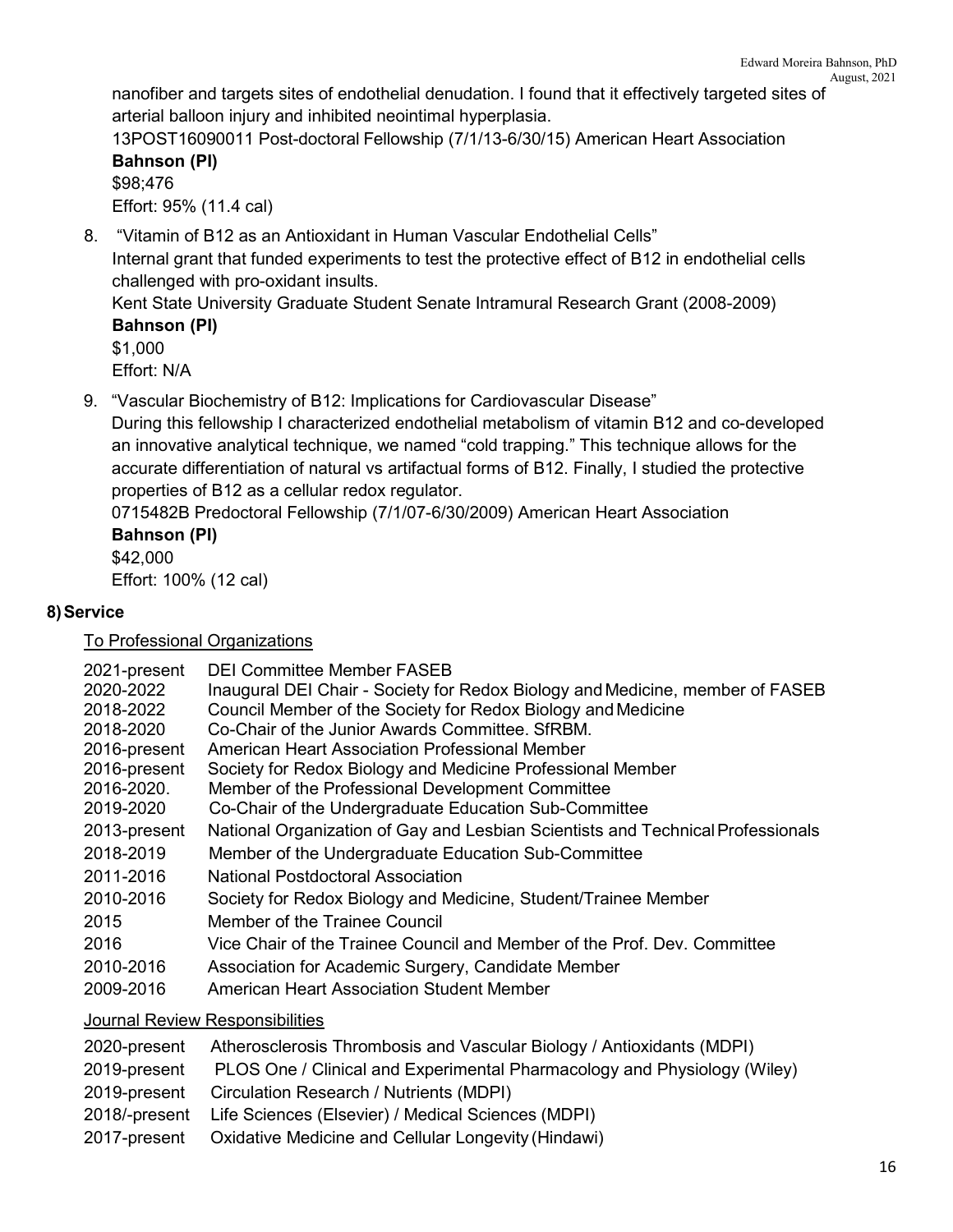## 2016-present Journal of Surgical Research (Elsevier) / Redox Biology (Elsevier) Nitric Oxide (Elsevier)

## Editorial Boards

2019-present Reactive Oxygen Species Editorial Board ISSN: 2380-2367 <https://www.aimsci.com/ros/index.php/ros/about/editorialTeam>

Animals in Research Fellowship

#### Ad Hoc Grant Review Responsibilities

| 2021 | NIH Study Section: Systemic Injury by Environmental Exposure (SIEE)                 |
|------|-------------------------------------------------------------------------------------|
| 2020 | NIH Study Section Early Career Member: Myocardial Ischemia and Metabolism (MIM)     |
|      | Uruguayan National Agency for Research and Innovation (ANII in Spanish).<br>2019    |
|      | Research Grants. Clemente Estable Fund.                                             |
| 2017 | National Organization of Gay Lesbian Science and Technology Professionals. Out To   |
|      | Innovate Fellowship.                                                                |
| 2017 | Uruguayan National Agency for Research and Innovation (ANII in Spanish). Applied    |
|      | Science Research Grant. María Viñas Fund.                                           |
| 2016 | Research Councils UK. National Centre for the Replacement Refinement & Reduction of |

#### Meeting Service

- 1. Young Investigator Award Judge. Society for Redox Biology 26<sup>th</sup> Annual Meeting. Las Vegas, NV. November 20–23, 2019
- 2. Professional Development Panelist. 2 sessions: 1) Transitioning from Non-Tenure Research to Academic Tenure Track Positions & Alternative Careers. 2) Professionalism - Building Success in Science. Society for Redox Biology 26<sup>th</sup> Annual Meeting. Las Vegas, NV. November 20–23, 2019.
- 3. Young Investigator Award Judge. Society for Redox Biology 25<sup>th</sup> Annual Meeting. Chicago, IL. November 14–17, 2018.
- 4. Plenary Session Chair. Society for Redox Biology 25<sup>th</sup> Annual Meeting. Chicago, IL. November 14-17 2018.
- 5. Young Investigator Award Judge. Society for Redox Biology 24<sup>th</sup> Annual Meeting. Baltimore, MA. November 29 – December 2, 2017.
- 6. Professional Development Panelist. Enhancing your Professional and Personal Management Skills. Society for Redox Biology 23th Annual Meeting. San Francisco, CA, November 16-19, 2016.
- 7. Moderator, Basic Science Session. Academic Surgical Congress 2015. Las Vegas, NV.

#### Institutional Service

#### *University of North Carolina – Chapel Hill*

 – present Director of Graduate Admissions. Curriculum in Toxicology & Env. Medicine – present Interim Chair Provot's Committee on LGBTQ Life – present Biological and Biomedical Sciences Recruitment Weekend Coordinator – present Biological and Biomedical Sciences Program Admissions Committee – present STEM Pride. UNC LGBTQ in STEM organization. Faculty Advisor – 2020 Member Provost Advisory Committee on LGBTQ life 2018 – 2019 LGBTQ Service Award Committee. LGBTQ Center. – present Safe Zone Training for STEM facilitator and curriculum co-designer. – present LGBTQ Center Safe Zone Facilitator 2017 – 2018 Co-founder and Board Member of STEM Pride. UNC LGBTQ in STEM organization. Recruiting Talk for UNC Research Programs at the Universidad de PuertoRico, Recinto Río Piedras. San Juan, PR 2016 – present Member of the IACUC Committee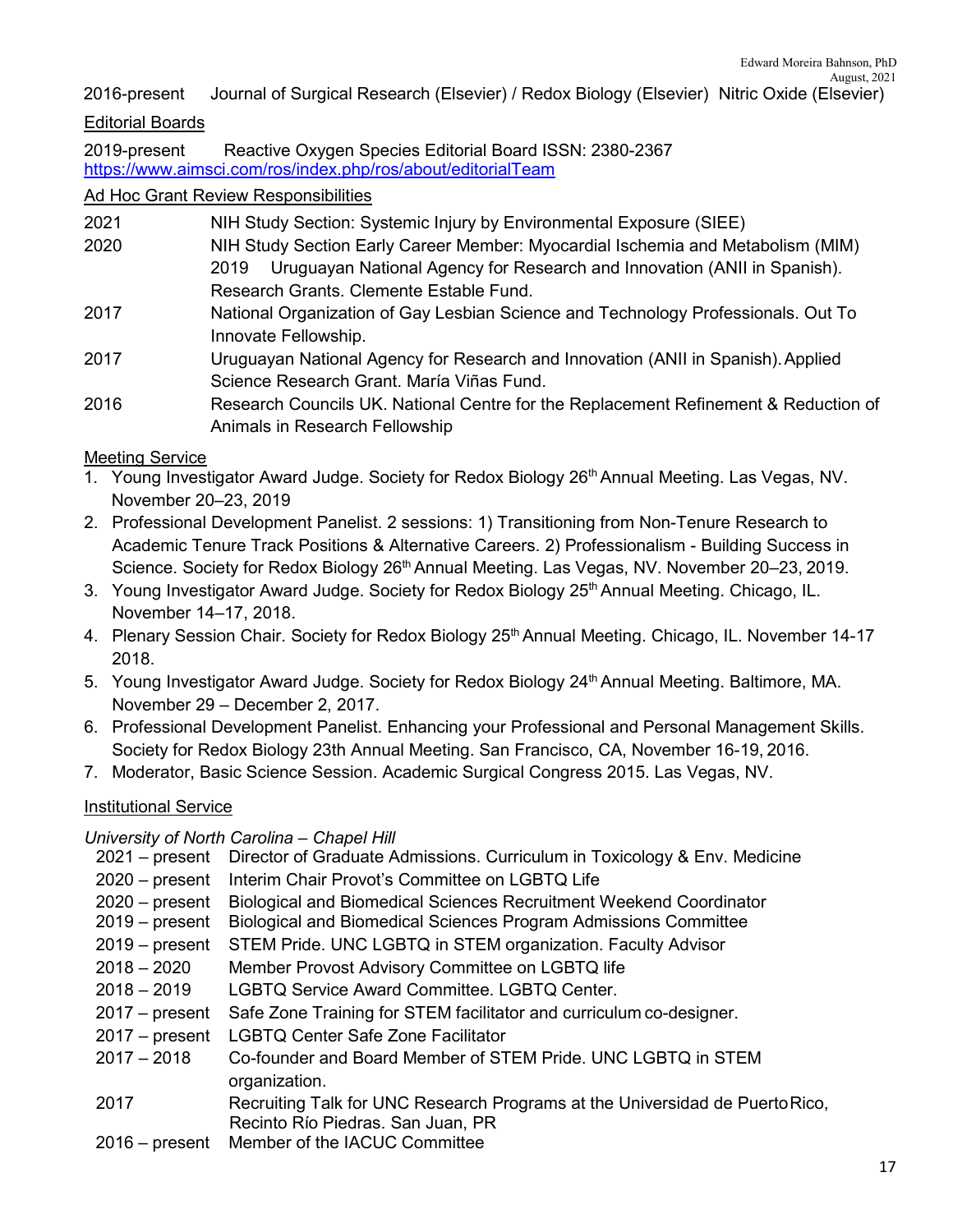*Kent State University*

- Member of the Americas Geographic Committee
- 2007 Member of the Student Trustee Search Committee
- 2007 Member of the Provost Search Committee
- 2006 2007 Member of the Committee for Administrative Officers
- 2006 2007 Executive Chair. Executive Board of the Graduate Student Senate
- 2006 Member of the Democracy Symposium Committee
- 2005 2006 Colloquium Chair. Executive Board of the Graduate Student Senate
- 2005 Chair of the International Travel Grant Committee

## Other Professional Activities

- 1. Currently enrolled in the UNC DEI Diploma. I have completed 3 of the 6 requirements.
- 2. Graftmanship for the Research Professional Course. Northwestern University Clinical and Translational Sciences Institute. Instructor: Holly Falk-Krzesinski, Ph.D. Evanston, IL, August 2011
- 3. Faculty Mentoring Workshop lunch with Dr. Anna Sokac. Chapel Hill, NC. 1/9/2019.
- 4. Small Group Grant Writing Workshop lead by Dr. George Gopen. Organized by NC TraCS Institute. 1/9/2019
- 5. Panel Speaker: Intersectionality Panel Discussion -- How to navigate implicit bias in STEM. Organized by Women in Science. Chapel hill, NC. 10/24/2018
- 6. Brown Bag Lunch Mentoring Workshop. Organized by the Office of Graduate Education. ChapelHill, NC. 10/24/2018
- 7. Panel Speaker: How to Navigate Implicit Bias in STEM. Organized by Women in Science. Co-Sponsored by Initiative for Maximizing Student Diversity (IMSD), STEM Pride, and SACNAS. 10/24/2018. UNC-CH
- 8. Culturally Aware Mentorship Workshop, part of the NRMN Mentor Training Core. Facilitators Kelly Diggs-Andrews, PhD and Bruce Birren, PhD. University of Chapel Hill, NC. 5/17/2018.
- 9. Panel Speaker: LGBTQ Faculty and Staff Panel. Organized by the Graduate School. Diversity and Student Success Program. University of North Carolina, Chapel Hill. 4/13/2018.
- 10. Brown Bag Lunch Mentoring Workshop. Organized by the Office of Graduate Education. Chapel Hill, NC. 12/6/2017.
- 11. Scientific Writing Workshop attendee. "Scientific Writing from the Reader's Perspective." George Gopen, PhD. 6/29/2017. Organized by NC TraCS Institute.
- 12. Speaker at Lunch and Learn Roundtable. Organized by SACNAS-UNC. Chapel Hill, NC. 4/13/2017.
- 13. Panel speaker: "Out in the Lab: Visibility Matters" A conversation with LGBTQ scientists. Organized by the Office of Graduate Education. Chapel Hill, NC. 3/30/2017
- 14. Initiative for Maximizing Student Diversity panel with minority faculty for 1st year graduate students. Organized by IMSD Director Ashalla Freeman, PhD. Chapel Hill, NC. 1/6/2017.
- 15. Faculty Mentoring Workshop for Biomedical Researchers. University of North Carolina at Chapel Hill. Office of Graduate Education. Facilitators: Anna O'Connell and Jessica Harrell, PhD. Chapel Hill, NC, 01/2017.
- 16. Panel speaker: "Enhancing your Professional and Personal Management Skills." 23<sup>rd</sup> Annual SFRBM meeting. San Francisco, CA. 11/17/2016-11/19/2016
- 17. PI Development Series. University of North Carolina at Chapel Hill. Center for Faculty Excellence. Facilitator: Sohini Sengupta, PhD. Chapel Hill, NC
	- a. 09/29/2016. Introduction: PI role and research vision
	- b. 11/03/2016. Managing your research team
	- c. 03/09/2016. Management and budgeting
- 18. Graftmanship for the Research Professional Course. Northwestern University Clinical and Translational Sciences Institute. Instructor: Holly Falk-Krzesinski, Ph.D. Evanston, IL, 08/2011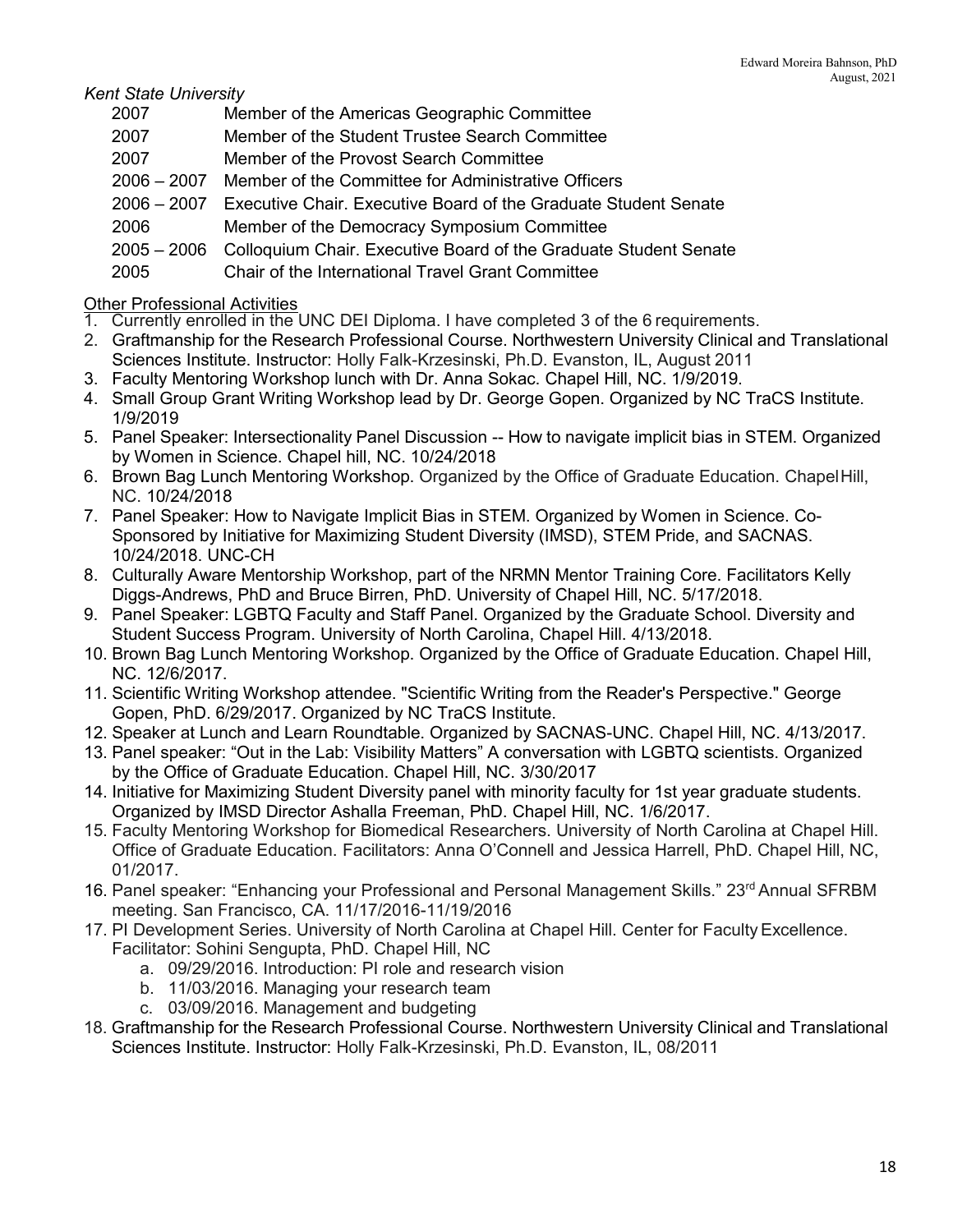## **9)Research Statement**

I have a long-standing interest in in redox vascular biology. I am interested in developing redox-based interventions using nanotechnology to target sites of arterial disease.

a) *Redox regulation in cardiovascular disease.* My long-term goal is to translate redox interventions to the clinic to treat cardiovascular disease. In order to successfully develop redox-based therapy, it is important to understand the role of redox biology in cardiovascular pathophysiology. My research efforts have focused on how nitric oxide- and nrf2-based therapies regulate cells in the vascular wall after arterial injury. I have identified novel and specific effects of nitric oxide donors as well as Nrf2 activators on the arterial wall. Our findings shed light into vasculoprotective redox mechanisms. Moreover, they led to the rational design of redox-based approaches that we incorporated in targeted systems described in b: targeted drug delivery for the vasculature. Additionally I created a new rat model of atherosclerosis at UNC by knocking out the apoE gene in zucker rats. This allows to study the effect of redox intervention after angioplasty in a disease model. My interest in the role of redox biology goes beyond arterial disease. Recently, I started a collaboration with Prof. Nobuyo Maeda and Dr. Masao Kakoki and I contributed to the finding that engulfment and cell motility protein 1 contributes to cardiomyopathy via increase in reactive species production. I measured reactive species levels in tissue and cells of mice expressing different levels of ELMO1. My findings contributed to establish that ELMO1 promote diabetic cardiomyopathy through NADPH oxidase dependent mechanisms.

b) *The effect of air pollution on revascularization outcomes*. Air pollution is a major risk factor for CVD-related mortality with increased incidence of hospitalization, and onset of atherosclerosis. However, little is known about the effects of air pollution on restenosis rates. Our data shows that patients with higher daily ozone exposure presurgery appeared less likely to remain patent after 21 months (HR 1.16, 95%CI 0.91-1.46). Even though our estimate is imprecise, an effect size of 16% is biologically relevant for environmental exposures. We also found a unique T-cell population in injured arteries of mice exposed to ozone as a model pollutant compared to mice exposed to air. Ongoing experiments aim at in studying the mechanism by which air pollutants affect neointimal hyperplasia after arterial injury

c) *Targeted and local drug delivery for CVD.* Whereas human studies using antioxidant-based therapies have for the most part not shown differences in clinical outcomes, some studies using local delivery have shown promising results in humans. Hence, successful clinical translation of redox therapies depend on targeted delivery of therapeutics in the right amount at the right site. In this context I have contributed to the development of peptide-based tailored nanocarriers capable of targeting specific locations. . Later I designed a cell-mediated delivery system for antioxidant response activating nanoparticles for vascular applications both to inhibit restenosis and to slow atherosclerosis progression. We are currently developing new formulations of therapeutics beyond both antioxidants, and arterial disease. For that purpose I started a collaboration with Dr. Wolfgang Bergemeier to deliver thrombolytic agents to blood clots. In my lab, we are using the state-of-the-art method of inverse nanoprecipitation to encapsulate biologics with thrombolytic activity

d) *Unbiased analysis of vascular injury.* My research program requires animal models of vascular injury. Literature review of preclinical cardiovascular studies revealed that methodological sources of bias compound the preexisting limitations of interpreting animal data in modelling human disease. Thus, poor translation of preclinical models is in part due to the lack of rigor and reproducibility in preclinical study design and analysis. I developed a new unbiased three dimensional methodology to visualize and quantify stenosis and remodeling after vascular injury. This work has made an impact in the vascular community. Our paper was published with an editorial comment. Since its publication I have been invited to talk about this method by NAVBO and by the American Physiological Society

e) *Non-coenzyme roles of vitamin B12 in health and disease.* My research on the redox properties of cobalamin during my doctorate lead to the discovery that the reduced form of B12, reacts with superoxide as fast as superoxide dismutase. This work, published in JACS has over 100 citations to date (Google Scholar). At UNC I collaborate with Prof. Nobuyo Maeda and Dr. Feng Li studying the protective effects of B12 in different pathologies that involve oxidative stress and inflammation.

f) *Redox interventions to improve antibiotic resistance*. My redox interest lead me to start a collaboration with Dr. Brian Colon in the Dept. of Microbiology and Immunology. I contributed with experimental design to determine the mechanism by which reactive species contribute to the development of antibiotic tolerance. We are currently working on the design of delivery systems to target S. Aureus inside the macrophages to modulate the redox environment with the goal of improving antibiotic efficacy.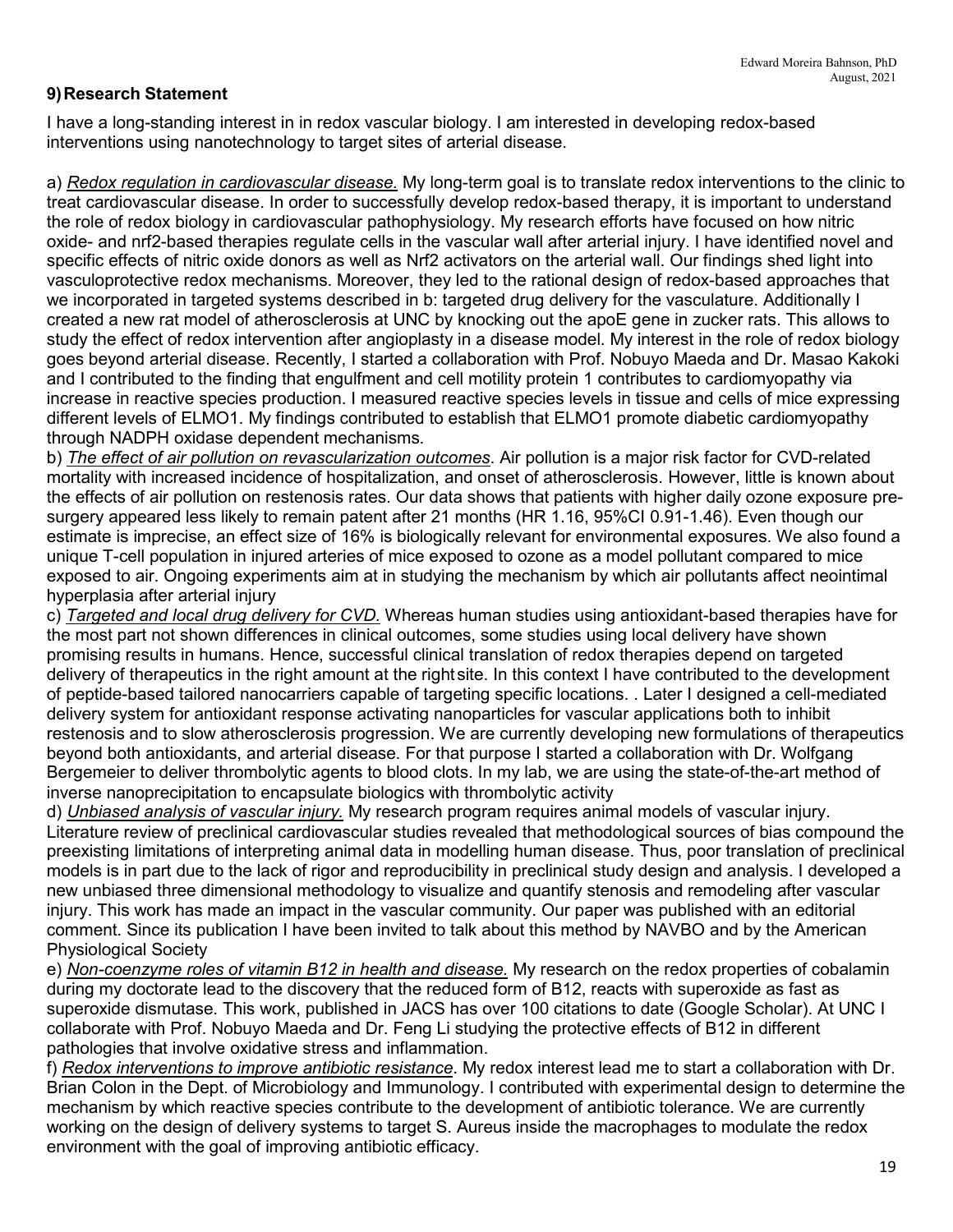## **10) Teaching Statement**

Helping others discover the wonders of science has always given me great satisfaction, and is one of the reasons I got into science. Although I am driven by a passion for discovery, I believe that excellence in teaching and mentoring is as important and as rewarding as research. Shaping future generations of innovators and critical thinkers is a tremendously important and meaningful task. Effective teaching is about being able to share enthusiasm. This can be quite a challenge; however, it helped me realize that making my enthusiasm for science contagious, leads to effective learning. In my educational vision, I see the teacher as a facilitator, somebody who provides tools for the students to learn. However, it is the students' responsibility to take advantage of their educational opportunities. Overall, my teaching approach is to generate excitement for the discovery process. I encourage my students to wonder about natural phenomena and to articulate this wonder in a scientifically testable fashion.

*Expertise and participation in the SoM's educational mission*. I am a cardiovascular, and a redox biologist with a basic and translational research program focused in cardiovascular disease. As such, I participate in courses requiring cardiovascular and/or redox biology expertise. I am committed to graduate education and I participate in our graduate program BBSP as a first-year co-mentor. I am involved in grant-writing classes and I am currently a dissertation committee member for 8 UNC students. Additionally, I am also an educator in LGBTQ cultural training, and I have co- designed a STEM-oriented curriculum. I regularly facilitate Health Sciences, STEM, and regular Safe Zone trainings. I also designed a LGBTQ cultural competency training for surgery residents and after a pilot study, published our findings in the Journal of Surgical Research

*Independent research mentoring*: When it comes to mentoring, I encourage creativity, and independent thinking. I hold periodic lab meetings where the mentee's work can be critically evaluated by a small group of researchers, and goals can be set. I encourage intra- and inter-laboratory collaborations, as I believe teamwork stimulates creativity and productivity. I hold regular one-on-one meetings to assess the students' progress, troubleshoot, and delineate goals and directions. I discuss the trainee's career goals and tailor my mentoring and expectations to match the trainee's interests. I provide extensive training in professional development, like writing grants, reviewing papers, preparing presentations, making effective figures, and giving impactful talks. I encourage my students to submit abstracts to present at local and national meetings. Importantly, I set clear bi-directional feedback and expectations, as well as tangible deliverables such as abstracts, manuscripts, and reports. Finally, I maintain an open-door policy for my students.

## **11) Diversity, Equity, and Inclusion Statement**

*Personal Background:* As a Latino and LGBTQ person in the sciences, I have first-hand knowledge of how to become an integral part of a department where I am part of the minority, while staying true to myself. My personal experiences have strongly shaped my approach to diversity and inclusion. Throughout my training years it was noticeable that there is a lack of minority mentors and role models in the sciences. This has strongly motivated me to become a mentor to encourage Latinx and LGBT students to pursue careers in the sciences. In every aspect of my live, I proactively promote accepting and inclusive environments. In this regard, I bring significant personal and professional experience to my department.

*Formal Training:* I have taken the Culturally Aware Mentorship Workshop, part of the NRMN Mentor Training Core, and I am currently pursuing a DEI certificate at UNC where I have completed 3 requirements: unconscious bias, safe zone (both general and health care) and "Can We Talk about Race?" at the Ackland Museum. Additionally I am a trained Safe Zone facilitator.

*Service:* I am the interim Chair of LGBTQ life advisory committee to the Provost, a member of the UNC SACNAS chapter and faculty advisor of STEM Pride. I am the inaugural Chair of the DEI committee of my professional organization: the Society for Redox Biology and Medicine (SfRBM) where in my inaugural year I